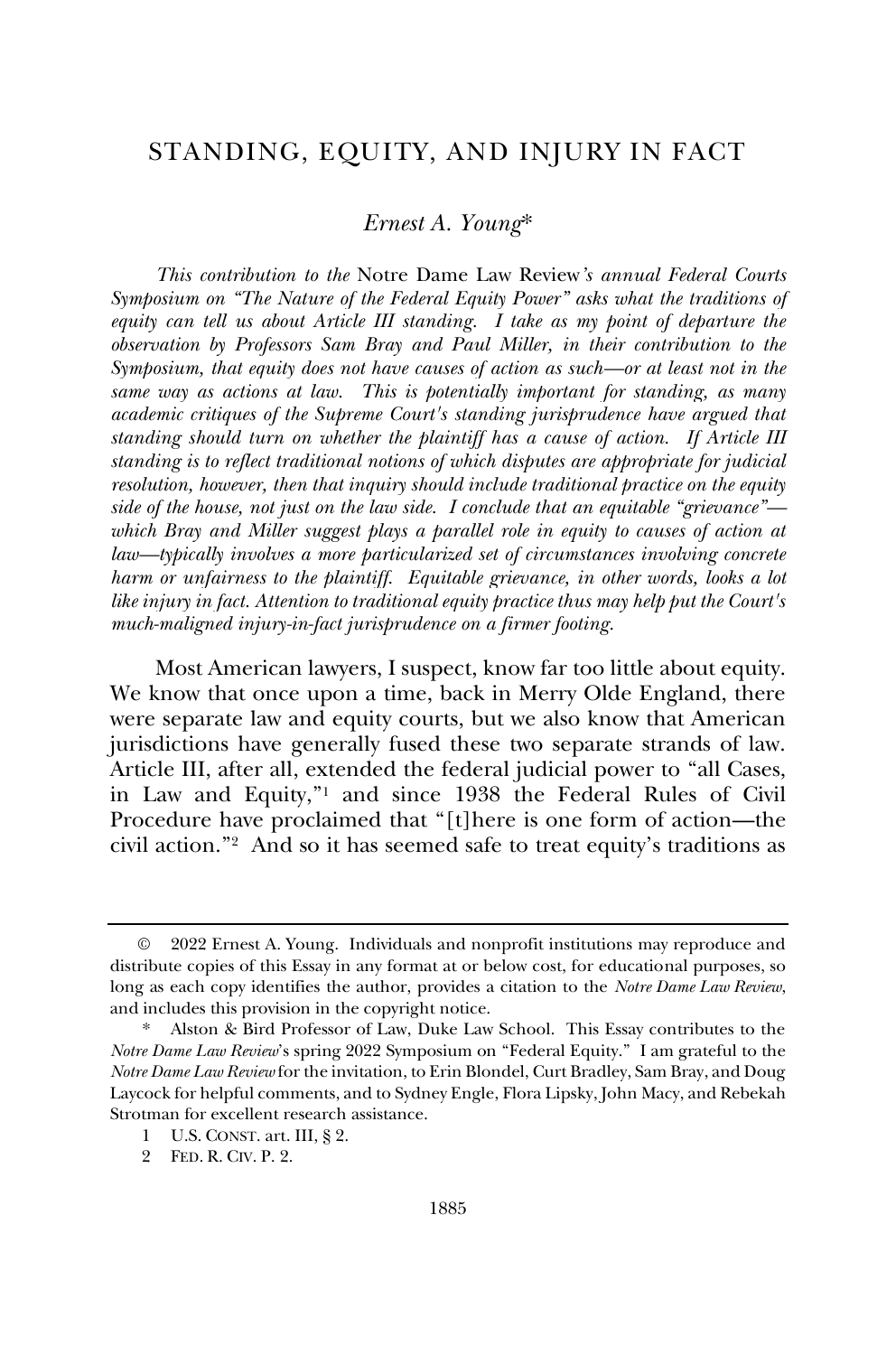largely anachronistic and its complexities as not worth plumbing.<sup>3</sup> That is true even among many of us who focus on procedure, jurisdiction, and remedies for a living.<sup>4</sup>

This neglect of equity and its distinctive qualities and traditions is surely a mistake. Sam Bray's work insists that "there has been a *partial*  fusion of law and equity," <sup>5</sup> and Kellen Funk's historical study of fusion notes that "American jurisprudence to this day continues to rely on the traditional categories to determine whether certain rights or remedies are available to litigants."<sup>6</sup> Even scholars who stress the integration of law and equity point to equity's continuing importance. As Doug Laycock puts it, "[t]he distinctive traditions of equity now pervade the legal system. The war between law and equity is over. Equity won."<sup>7</sup> It is past time the non-equity-specialists paid more attention.

<span id="page-1-0"></span>In that spirit, my contribution to this Symposium explores what the federal law of standing can learn from equity's distinctive traditions. Standing law does take account of equity in certain ways. That law largely accepts a connection between justiciability, the merits, and remedies.<sup>8</sup> A plaintiff's injury in fact, necessary to satisfy Article III, must not only be traceable to the defendant's conduct but also redressable by the requested relief9—thus necessitating an inquiry into what relief may be available. And separation of powers or federalism concerns familiar to remedies law—such as whether a court should interfere with the enforcement discretion of executive officials or

<sup>3</sup> *See, e.g.*, Samuel L. Bray, *Equity: Notes on the American Reception*, *in* EQUITY AND LAW: FUSION AND FISSION 31, 38 (John C.P. Goldberg, Henry E. Smith & P.G. Turner eds., 2019) ("Equity has not been offered as a course in most American law schools since the 1960s. The basic terminology and conceptual content of equity are unfamiliar to generations of students."); Andrew Kull, *Equity's Atrophy*, 97 NOTRE DAME L. REV. 1801, 1805 (2022) ("For half a century, students have been going through U.S. law schools without hearing anything said about equity—other than the assurance that references to 'equity' in the older cases, having become obsolete, can be safely ignored.").

<sup>4</sup> In case it is not already clear, I offer these observations not as a pointing of the finger but as a confession of guilt.

<sup>5</sup> Bray, *supra* note 3, at 38 (emphasis added).

<sup>6</sup> Kellen Funk, *Equity Without Chancery: The Fusion of Law and Equity in the Field Code of Civil Procedure, New York 1846–76*, 36 J. LEGAL HIST. 152, 191 (2015); *see also* Bray, *supra*  note 3, at 38 ("US courts, both federal and state, continue to make sharp distinctions between legal and equitable remedies.").

<sup>7</sup> Douglas Laycock, *The Triumph of Equity*, 56 L. & CONTEMP. PROBS. 53, 53 (1993); *see also* Stephen N. Subrin, *How Equity Conquered Common Law: The Federal Rules of Civil Procedure in Historical Perspective*, 135 U. PA. L. REV. 909 (1987).

<sup>8</sup> *See generally* Richard H. Fallon, Jr., *The Linkage Between Justiciability and Remedies and Their Connections to Substantive Rights*, 92 VA. L. REV. 633, 661 (2006) (concluding that "the thesis that justiciability doctrines are deeply influenced by concerns about judicial remedies seems almost self-evidently true").

<sup>9</sup> *See, e.g.*, Allen v. Wright, 468 U.S. 737, 751 (1984).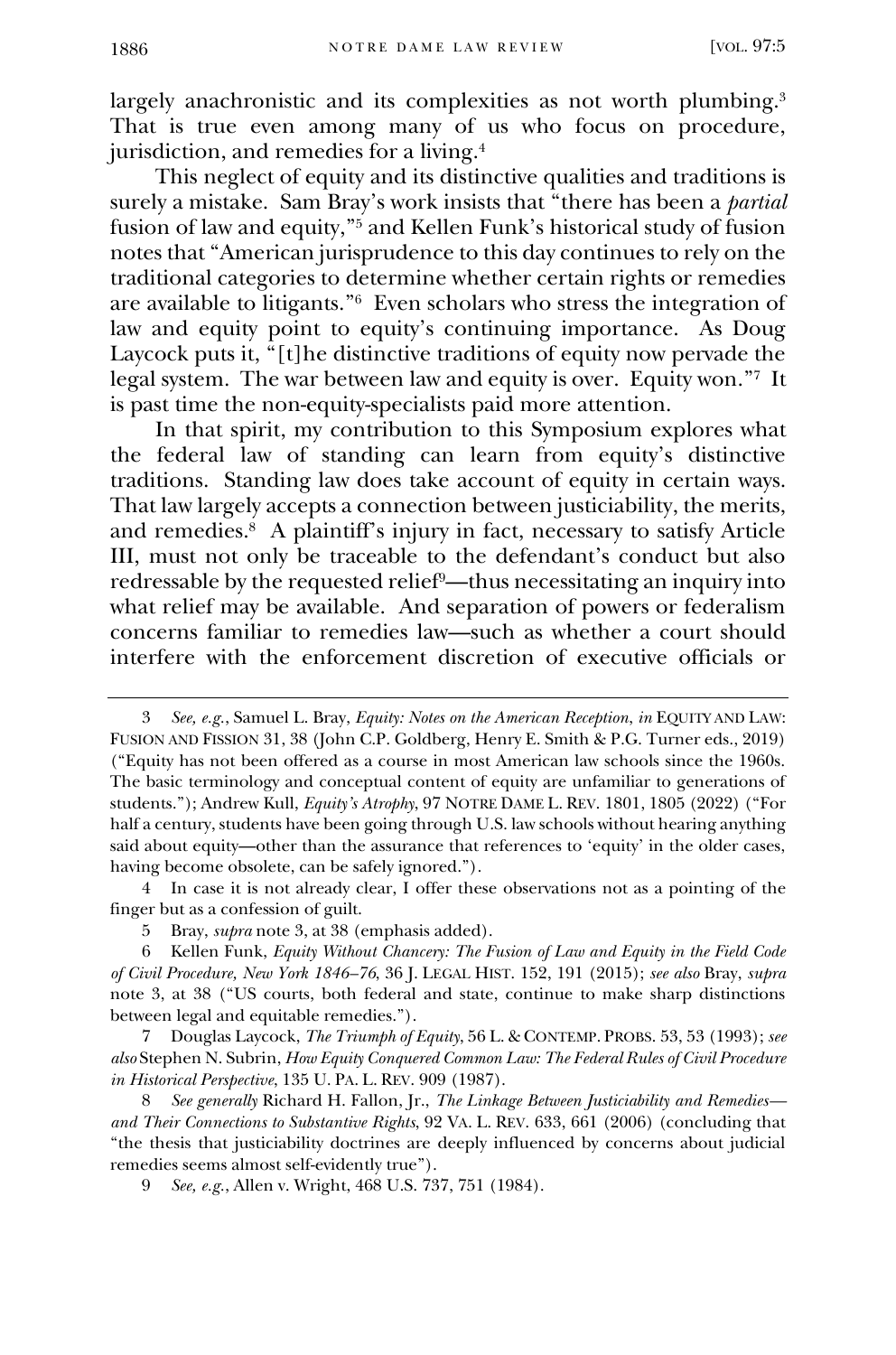engage in ongoing supervision of state institutions—have often migrated forward to shape a court's view of the plaintiff's standing at the threshold of litigation.<sup>10</sup> Both individual jurists and commentators have sharply criticized the use of remedial law to shape standing,<sup>11</sup> but unless standing doctrine becomes a great deal more formalist than it currently is—a change few advocate—the cross-pollination of standing and remedies seems inevitable.

Equity has been curiously absent, however, from more foundational debates about standing's basic requirements. In particular, debates over the legitimacy and nature of the injury-in-fact requirement largely proceed as if all plaintiffs assert claims for legal relief. Hence, critics of the injury-in-fact requirement generally argue that courts assessing a plaintiff's standing should ask simply whether the plaintiff has a legal cause of action.<sup>12</sup> But Sam Bray and Paul Miller argue in this Symposium that causes of action are simply not a thing in equity.<sup>13</sup> If that is true, then it makes little sense to structure the Court's general standing jurisprudence, supposed to apply to legal and equitable claims alike, around the existence of a legal cause of action. After all, the overwhelming majority of cases that have shaped the Court's contemporary standing jurisprudence have involved claims for equitable relief.

<span id="page-2-0"></span>This Essay takes as its starting point Professors Bray and Miller's observation that equity did not traditionally require a "cause of action." Instead, they say, equity focuses on a "grievance" that can motivate the court to intervene.<sup>14</sup> The precise meaning of an equitable grievance is not easy to pin down, but it does seem clear that it has less to do with legal rights to sue than with specific factual circumstances involving loss or unfairness to the plaintiff. Equity's general mission, after all, is often characterized as filling the gap arising when abstract

<sup>10</sup> *See, e.g.*, *id.* at 759–60 (separation of powers); O'Shea v. Littleton, 414 U.S. 488, 499– 501 (1974) (federalism).

<sup>11</sup> *See, e.g.*, *O'Shea*, 414 U.S. at 510 (Douglas, J., dissenting) ("I would cross the bridge of remedies only when the precise contours of the problem have been established after a trial."); Richard H. Fallon, Jr., *Of Justiciability, Remedies, and Public Law Litigation: Notes on the Jurisprudence of* Lyons, 59 N.Y.U. L. REV. 1, 23 (1984).

<sup>12</sup> *See, e.g.*, William A. Fletcher, *The Structure of Standing*, 98 YALE L.J. 221, 290–91 (1988); Cass R. Sunstein, *What's Standing After* Lujan*? Of Citizen Suits, "Injuries," and Article III*, 91 MICH. L. REV. 163, 177 (1992).

<sup>13</sup> *See* Samuel L. Bray & Paul B. Miller, *Getting into Equity*, 97 NOTRE DAME L. REV. 1763, 1764 (2022) ("Having a cause of action was how a plaintiff would get into a court of law, but to get into equity, a plaintiff needed something quite different.").

<sup>14</sup> *Id.* at 1772–75.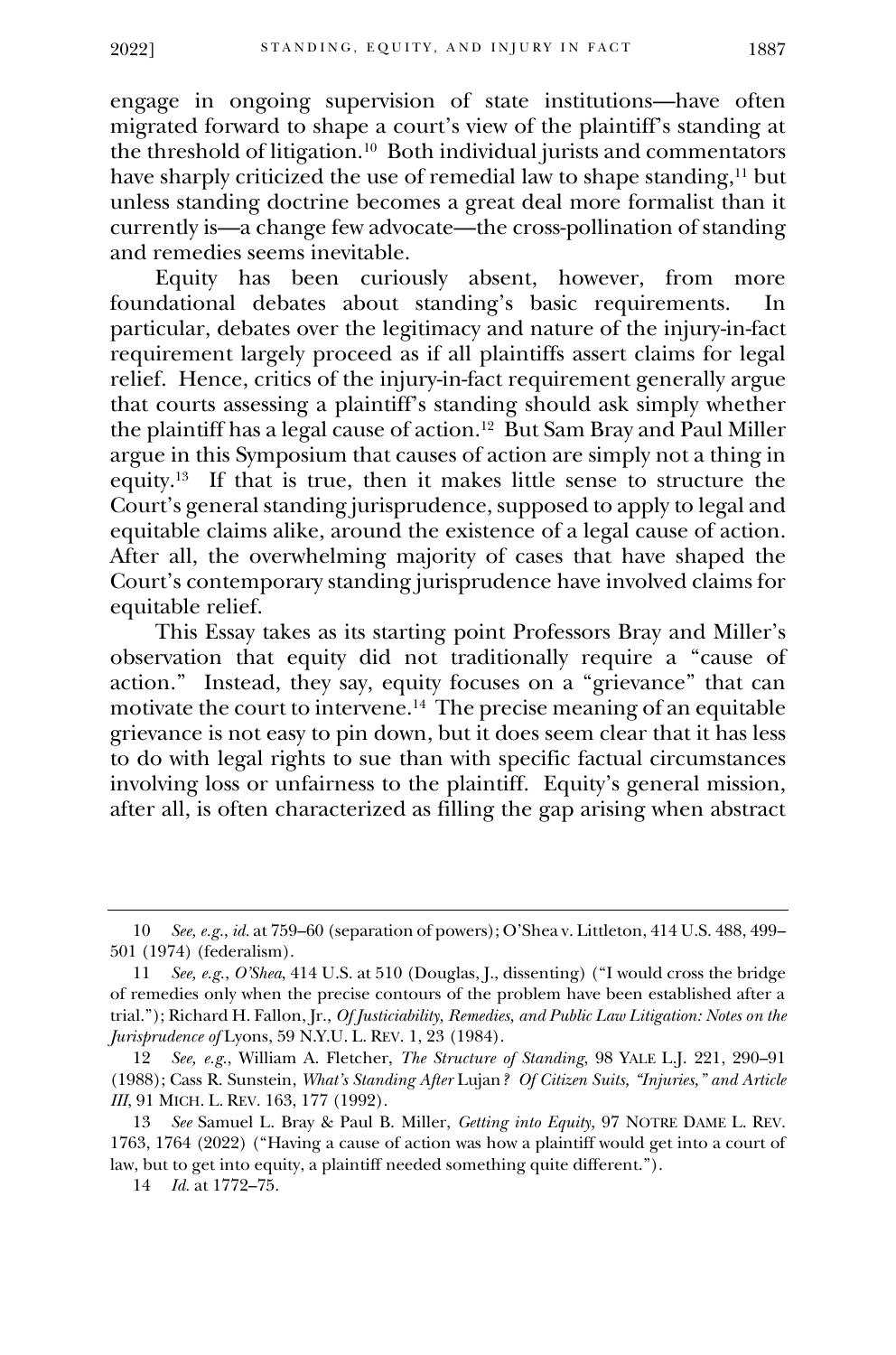legal rights fail to provide relief in particular, compelling circumstances.<sup>15</sup>

<span id="page-3-0"></span>Equitable grievances, I submit, look a lot like injury in fact. To the extent that Court's standing jurisprudence defines Article III's requirements in line with traditional practice,<sup>16</sup> longstanding practice in equity may provide a firmer ground for injury in fact than does traditional practice on the law side of the house. The injury-in-factrequirement for standing may be, in other words, further evidence of the "triumph of equity" that Professor Laycock has noted.<sup>17</sup> At a minimum, scholars of standing need to know a good deal more about equity.

### I. THE DEBATE OVER INJURY IN FACT

The "irreducible constitutional minimum" of standing under Article III is an injury in fact that is fairly traceable to the challenged conduct and likely to be redressed by the requested relief.<sup>18</sup> This requirement, while commanding the apparent assent of all recent Justices on the Supreme Court, $19$  has long been under siege by academics<sup>20</sup> and, occasionally, lower court jurists.<sup>21</sup> Even if one doubts that any of this criticism is likely to persuade the Court to abandon the last half century of its standing jurisprudence, deepening our understanding of the injury-in-fact requirement may help answer unresolved questions concerning its contemporary application. In particular, the current Court remains divided over the ability of a "purely legal" injury to serve as injury in fact, and important cases

<sup>15</sup> *See, e.g.*, Henry E. Smith, *Equity as Meta-Law*, 130 YALE L.J. 1050, 1067–71, 1081–84 (2021).

<sup>16</sup> *See, e.g.*, Vt. Agency of Nat. Res. v. United States *ex rel.* Stevens, 529 U.S. 765, 774 (2000).

<sup>17</sup> *See* Laycock, *supra* not[e 7.](#page-1-0)

<sup>18</sup> Spokeo, Inc. v. Robins, 578 U.S. 330, 338 (2016) (quoting Lujan v. Defs. of Wildlife, 504 U.S. 555, 560 (1992)).

<sup>19</sup> *See, e.g.*, Uzuegbunam v. Preczewski, 141 S. Ct. 792, 797 (2021) (Justice Thomas, writing for eight Justices); *id.* at 802–03 (Roberts, C.J., dissenting) (arguing that a remaining claim for nominal damages is insufficient injury to preserve the plaintiff's personal stake in the litigation).

<sup>20</sup> *See, e.g.*, Heather Elliott, *The Functions of Standing*, 61 STAN. L. REV. 459, 501–07 (2008); Richard J. Pierce, Jr., *Is Standing Law or Politics?*, 77 N.C. L. REV. 1741, 1742 (1999); Sunstein, *supra* note 12, at 222–23.

<sup>21</sup> *See, e.g.*, Sierra v. City of Hallandale Beach, 996 F.3d 1110, 1117 (11th Cir. 2021) (Newsom, J., concurring) ("In deciding cases in the wake of *Spokeo*, I've come to the view reluctantly, but decidedly—that our Article III standing jurisprudence has jumped the tracks.").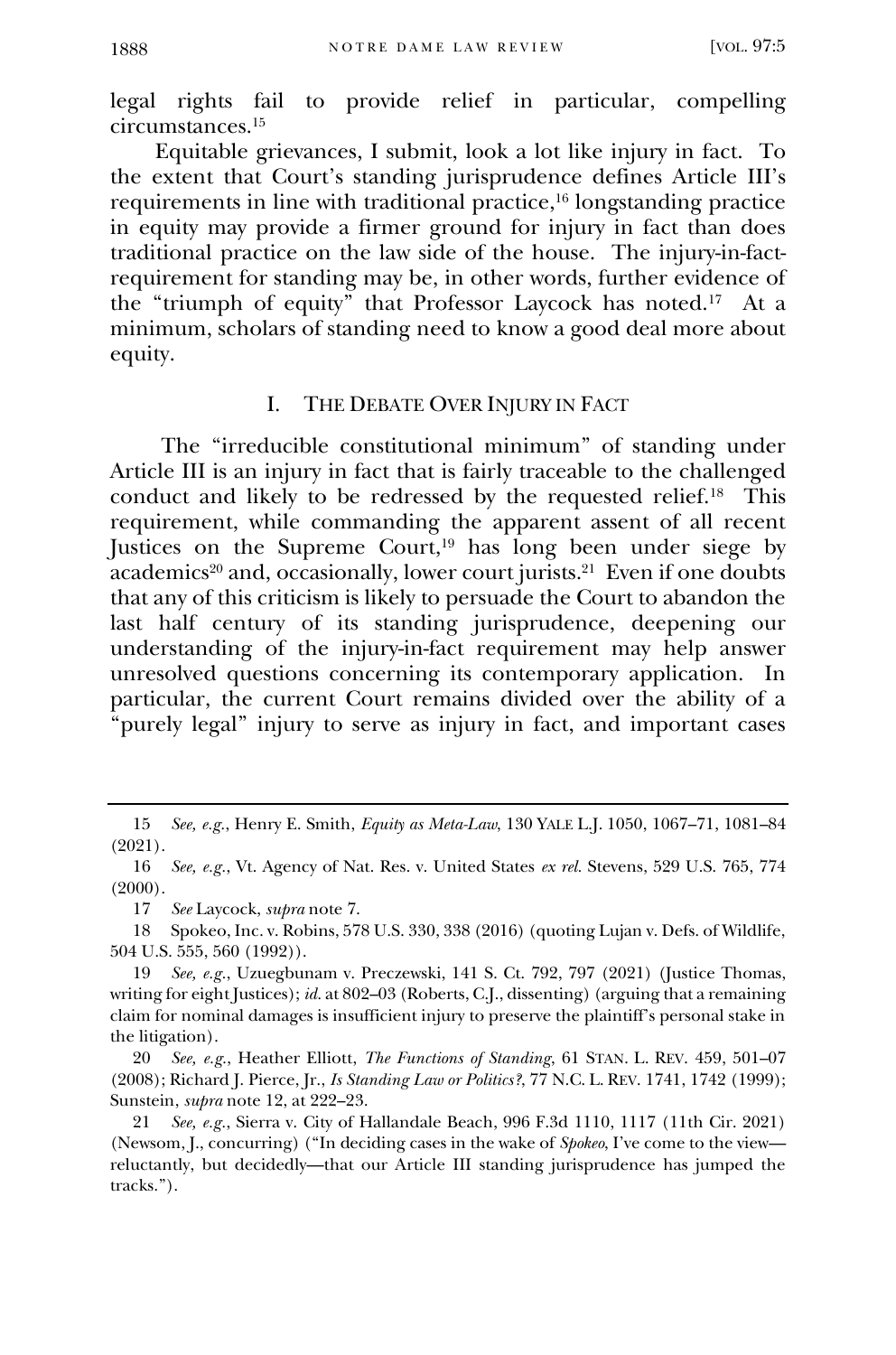raising that question continue to press for the Court's attention.<sup>22</sup> Doctrinal controversy now focuses on what *counts* as injury, rather than whether injury should be required—but either way we still need to clarify the meaning of the concept.

The distinctive traditions of equity can help deepen our understanding of these issues. But it may help to begin by clarifying the Court's conception of injury in fact, how it arose, and why it remains controversial.

#### *A. The Movement from Legal to Factual Injury*

Our leading scholar of the cause of action, A.J. Bellia, has written that "[a]t common law, there was no doctrine of standing per se. A case was justiciable if a plaintiff had a cause of action for a remedy under one of the forms of proceeding at law or in equity."<sup>23</sup> Likewise, cases concerning the justiciability of a plaintiff's claims during the nineteenth century focused on the legal merits—that is, whether the relevant common or statutory law provided the right kind of legal right or entitlement to review.<sup>24</sup> By the first half of the twentieth century, American courts were speaking in terms of "standing" and requiring either (1) that the plaintiff fell within the terms of a statute creating a right to judicial review<sup>25</sup> or (2) that plaintiffs alleged "'an invasion of recognized legal rights' . . . that the law conferred upon the plaintiff in particular."<sup>26</sup> As before, focus was on the presence of a legal right to sue—either by virtue of the invasion of a legally protected interest or

<span id="page-4-0"></span><sup>22</sup> *See generally* William Baude, *Standing in the Shadow of Congress*, 2016 SUP. CT. REV. 197. In *TransUnion LLC v. Ramirez*, 141 S. Ct. 2190 (2021), the Court divided over whether Congress could create private rights by statute such that their violation would be sufficient for injury in fact, without a further showing of actual damages. *Compare id.* at 2207 & n.3 (rejecting this proposition), *with id.* at 2217–18 (Thomas, J., dissenting) (arguing that violation of a private right satisfies the injury requirement), *and id.* at 2226 (Kagan, J., dissenting) (arguing that "concrete injury" is necessary even for legal violations, but stating that any difference from Justice Thomas's position was "unlikely to make much difference in practice"). This is not the place to parse these distinctions. The point is that, as Justice Thomas's recitation of the injury-in-fact requirement for the *Uzuegbunam* majority makes clear, *see* 141 S. Ct. at 797, these are simply disagreements about the precise meaning of injury in fact in close cases.

<sup>23</sup> Anthony J. Bellia, Jr., *Article III and the Cause of Action*, 89 IOWA L. REV. 777, 817 (2004).

<sup>24</sup> *See* Elizabeth Magill, *Standing for the Public: A Lost History*, 95 VA. L. REV. 1131, 1136– 39 (2009); Ann Woolhandler & Caleb Nelson, *Does History Defeat Standing Doctrine?*, 102 MICH. L. REV. 689, 712–18 (2004).

<sup>25</sup> *See, e.g.*, FCC v. Sanders Bros. Radio Station, 309 U.S. 470, 477 (1940).

<sup>26</sup> Caleb Nelson, *"Standing" and Remedial Rights in Administrative Law*, 105 VA. L. REV. 703, 716 (2019) (quoting Perkins v. Lukens Steel Co., 310 U.S. 113, 125 (1940)).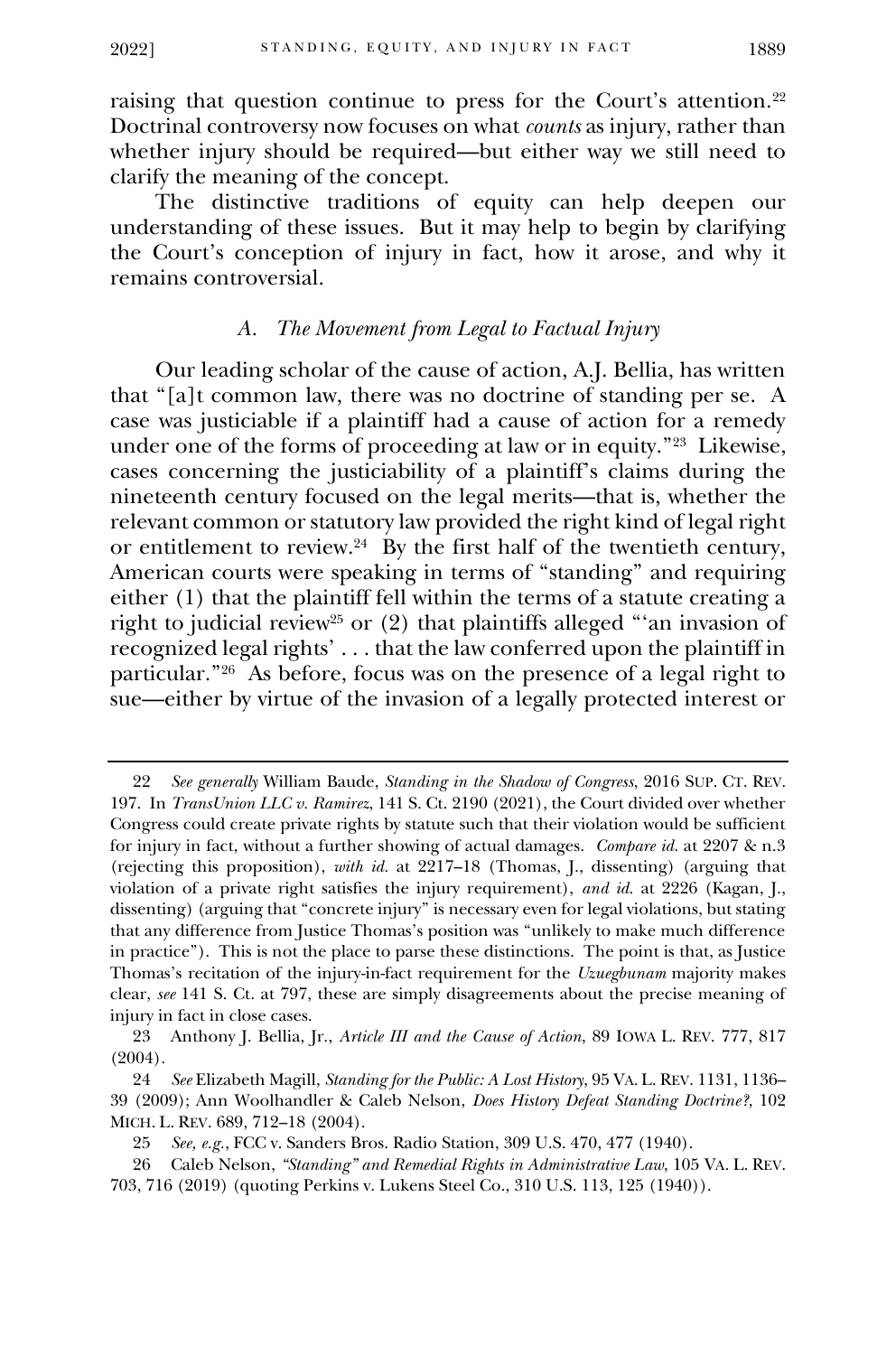specific conferral of a right to sue by Congress.<sup>27</sup> Scholars have argued over whether plaintiffs in this era generally *also* had to demonstrate a factual injury,<sup>28</sup> but this was not the focus of the operative legal test for standing.<sup>29</sup>

All this changed with the Supreme Court's 1970 decision in *Association of Data Processing Service Organizations, Inc. v. Camp*. 30 That case loosened considerably the requirement that plaintiffs show a cause of action or cognizable legal interest, instead asking only that they fall "arguably within the zone of interests to be protected or regulated" by the substantive laws they invoke.<sup>31</sup> At the same time, however, *Data Processing* required an "injury in fact, economic or otherwise."<sup>32</sup> The result, as Craig Stern has explained, was that "[w]hereas standing used to require that the plaintiff have suffered an injury that gave rise to a cause of action, an injury at law, the present standing is said to require only injury-in-fact, some harm to the plaintiff not necessarily tantamount to legal injury."<sup>33</sup>

One can best understand the shift from legal to factual injury against the background of changing relationships between courts, the executive agencies, Congress, and different sorts of private litigants.<sup>34</sup> American courts began to develop a distinct doctrine of standing in the early twentieth century, as progressive jurists like Louis Brandeis and Felix Frankfurter sought to insulate the nascent regulatory state

<span id="page-5-0"></span><sup>27</sup> *See* Magill, *supra* note 24, at 1135–36.

<sup>28</sup> *Compare, e.g.*, *id.* at 1133 (asserting that during the mid-twentieth century "Congress was allowed to authorize legal challenges to government action by parties whose only cognizable interest was . . . that the government abide by the law"), *with* Woolhandler & Nelson, *supra* note 24, at 701–02 (arguing that private parties suing for violations of public rights still had to show "special damage").

<sup>29</sup> *See* Craig A. Stern, *Another Sign from* Hein*: Does the Generalized Grievance Fail a Constitutional or a Prudential Test of Federal Standing to Sue?*, 12 LEWIS & CLARK L. REV. 1169, 1177 (2008) (observing that "[a] colorable claim of direct injury was subsumed within the cause of action," but that factual injury "would not supply standing apart from a cause of action").

<sup>30</sup> 397 U.S. 150 (1970).

<sup>31</sup> *Id.* at 153.

<sup>32</sup> *Id.* at 152.

<sup>33</sup> Stern, *supra* note 29, at 1171. One can accept Professor Stern's account of a shift from legal to factual injury without equating legal injury with possession of a cause of action. *See infra* text accompanying notes [99](#page-15-0)–107.

<sup>34</sup> Curt Bradley and I have sketched this story in somewhat more detail elsewhere. *See* Curtis A. Bradley & Ernest A. Young, *Unpacking Third-Party Standing*, 131 YALE L.J. 1, 10–13 (2021); *see also* Daniel E. Ho & Erica L. Ross, *Did Liberal Justices Invent the Standing Doctrine? An Empirical Study of the Evolution of Standing*, *1921–2006*, 62 STAN. L. REV. 591 (2010) (complicating the conventional story with empirical analysis of standing decisions over time).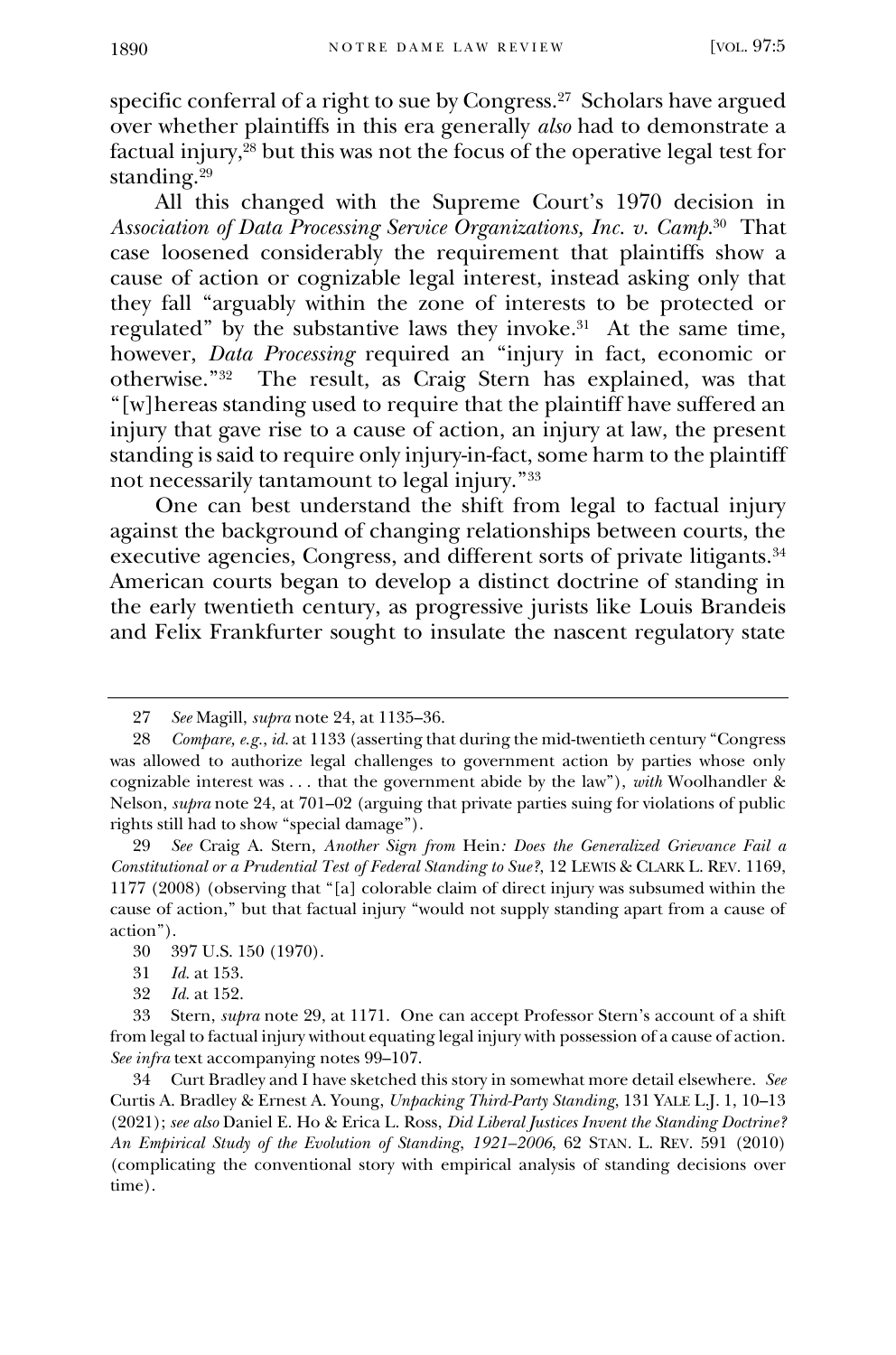from legal challenge.<sup>35</sup> A strict requirement of *legal* injury fit well with efforts to limit challenges by regulated entities, which would generally be able to show factual costs from government action but often lacked either protected legal interests or established rights to sue.<sup>36</sup>

As battles over the New Deal receded into memory, however, progressives began to worry more about agency capture than legal challenge; they thus wanted to empower regulatory beneficiaries to use courts to force agencies to vigorously pursue the goals of progressive legislation.<sup>37</sup> *Data Processing*'s shift to a more permissive test of legal entitlement—the "zone of interests" test—tended to open the federal courts to these sorts of suits even when Congress had not acted to specifically authorize such suits.<sup>38</sup>  *Data Processing* thus helped to foster a "public rights" model of adjudication, which featured plaintiffs in "public actions" asserting "broad and diffuse interests—such as those of consumers or users of the 'environment'—which do not involve the litigants' individual status."<sup>39</sup>

At the same time, however, the Court was retreating from the full implications of the public rights model by insisting on injury in fact as a constitutional prerequisite for standing.<sup>40</sup> As noted already, the injury-in-fact requirement appeared in *Data Processing* itself, but its potential to restrict public law litigation may not have been apparent before cases like *Sierra Club v. Morton*<sup>41</sup> in 1972 and *Warth v. Seldin*<sup>42</sup> in 1975. *Morton* made clear that a public interest organization like the Sierra Club could not assert standing to sue simply by virtue of its

39 Henry P. Monaghan, *Constitutional Adjudication: The Who and When*, 82 YALE L.J. 1363, 1369 (1973); *see also* Susan Bandes, *The Idea of a Case*, 42 STAN. L. REV. 227, 281–318 (1990); Abram Chayes, *The Role of the Judge in Public Law Litigation*, 89 HARV. L. REV. 1281 (1976).

40 *See, e.g.*, Warth v. Seldin, 422 U.S. 490 (1975); *see also* Magill, *supra* note 24, at 1134 ("While the Supreme Court and lower courts did expand standing in important respects between the middle of the 1960s and the 1970s, they simultaneously retreated from the standing for the public approach of the previous decades.").

41 405 U.S. 727 (1972) (denying standing to the Sierra Club to challenge land use decisions by federal officials concerning National Forest land).

42 422 U.S. 490 (1975) (denying standing to a group of plaintiffs challenging allegedly exclusionary zoning measures in a Rochester, New York suburb).

<sup>35</sup> *See, e.g.*, Ashwander v. Tenn. Valley Auth., 297 U.S. 288, 341 (1936) (Brandeis, J., concurring); *see also* Sunstein, *supra* note 12, at 179.

<sup>36</sup> *See* Sunstein, *supra* note 12, at 180; Magill, *supra* note 24, at 1136–39.

<sup>37</sup> *See* Sunstein, *supra* note 12, at 183–84.

<sup>38</sup> *See* 397 U.S. at 153–54 (1970) (indicating that the Court was following "the trend . . . toward enlargement of the class of people who may protest administrative action"); Nelson, *supra* note 26, at 763–65; Kenneth Culp Davis, *The Liberalized Law of Standing*, 37 U. CHI. L. REV. 450, 452–53 (1970) (characterizing *Data Processing* as liberalizing standing).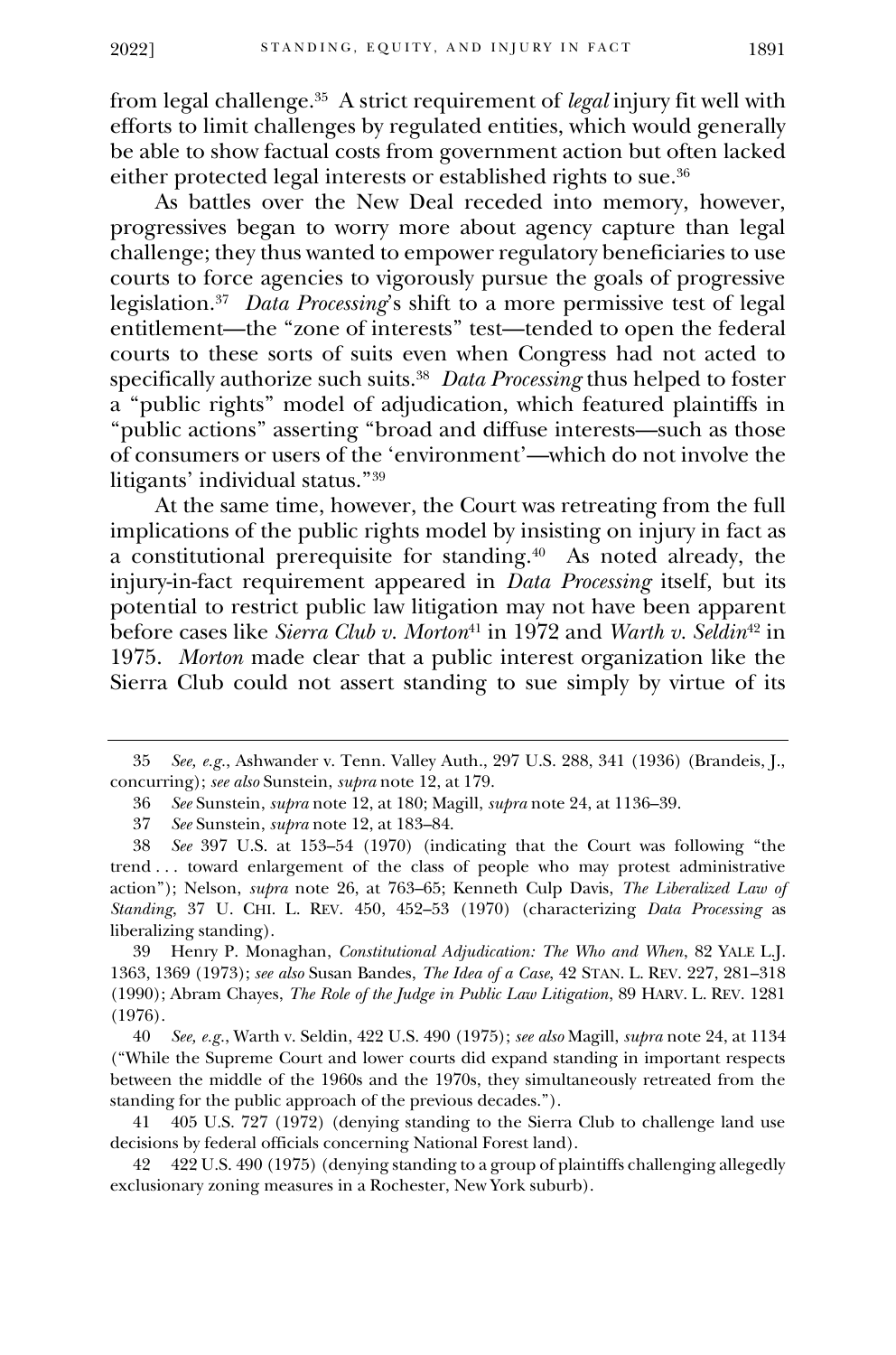concern for the public interest without alleging a more particular injury.<sup>43</sup> And *Warth* highlighted the injury principle's related requirements of causation and redressability.<sup>44</sup> At least in hindsight, *Morton* and *Warth* should have signaled that injury in fact could pose a significant hurdle to public law litigants, especially when those litigants were beneficiaries of regulation rather than its objects.<sup>45</sup>

*Warth*'s restrictions may have seemed of secondary importance at the time, however, because Congress had begun to enact broad citizensuit provisions in statutes protecting the environment, consumer safety, and other broad progressive interests.<sup>46</sup> Those provisions purported to empower plaintiffs to sue without regard to any particular injury to their own personal interests.<sup>47</sup> If, as in the mid-twentiethcentury era, statutory authorization provided a free pass to standing without regard to legal or factual injury,<sup>48</sup> then the public action could thrive notwithstanding the Court's injury-in-fact requirement. That hope seemed dashed, however, in *Lujan v. Defenders of Wildlife*, <sup>49</sup> which the Court decided in 1992.<sup>50</sup> And it became clear that injury in fact was a freestanding constitutional requirement—not a complementary avenue to establishing standing for those lacking a statutory entitlement to sue.<sup>51</sup>

46 *See, e.g.*, Karl S. Coplan, *Citizen Litigants Citizen Regulators: Four Cases Where Citizen Suits Drove Development of Clean Water Law*, 25 COLO. NAT. RES., ENERGY & ENV'T L. REV. 61, 64–67 (2014) (describing the rise of environmental citizen suits under the Clean Air and Water Acts).

47 *See, e.g.*, 42 U.S.C. § 7604(a) (2018) (Clean Air Act provision empowering "any person" to "commence a civil action on his own behalf").

- 48 *See* Magill, *supra* note 24, at 1139.
- 49 504 U.S. 555 (1992).

50 It is worth noting that the Court had said that an express statutory right of action could not override Article III's injury requirement in dicta going all the way back to *Warth* itself. *See* 422 U.S. at 501. But *Lujan* was the first case in which the Court actually held unconstitutional an effort to grant statutory standing to a broad class of litigants without regard to personal injury. *See* Sunstein, *supra* not[e 12,](#page-2-0) at 165.

51 *See* Sierra v. City of Hallandale Beach, 996 F.3d 1110, 1118 (11th Cir. 2021) (Newsom, J., concurring).

<sup>43</sup> *See* 405 U.S. at 734–35 (insisting that "the 'injury in fact' test requires more than an injury to a cognizable interest. It requires that the party seeking review be himself among the injured").

<sup>44</sup> *See* 422 U.S. at 504–05.

<sup>45</sup> *See, e.g.*, 422 U.S. at 504–08 (stating that "the indirectness of the injury . . . may make it substantially more difficult to meet the minimum requirements of Art. III" and holding that the injury in question was too indirect to support standing). For other early cases demonstrating the restrictive potential of *Data Processing*'s injury-in-fact requirement, see, for example, Schlesinger v. Reservists Comm. to Stop the War, 418 U.S. 208 (1974); United States v. Richardson, 418 U.S. 166 (1974); Linda R.S. v. Richard D., 410 U.S. 614 (1973).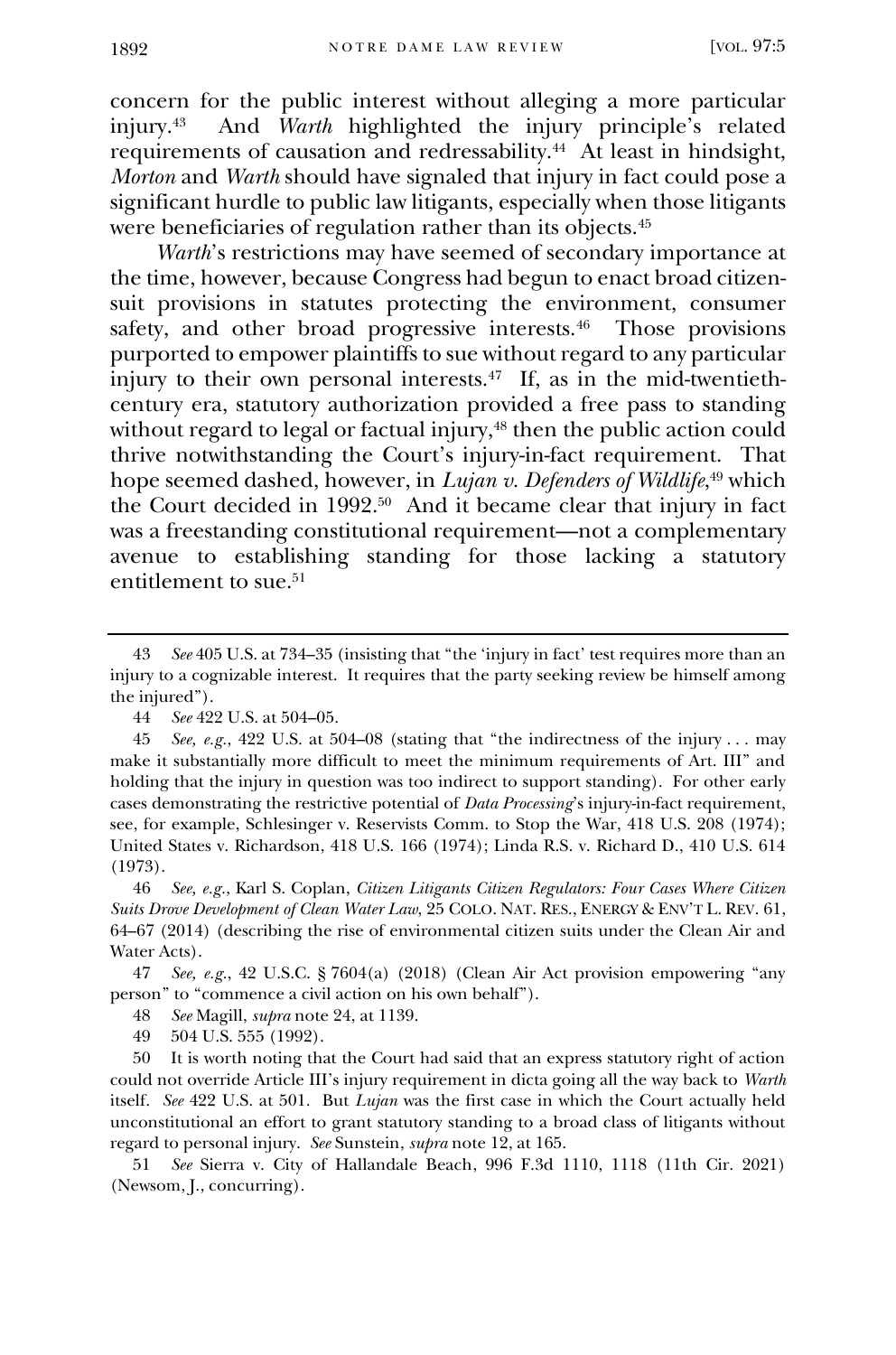Three decades after *Lujan*, scholars writing about standing,<sup>52</sup> as well as some scholarly judges,<sup>53</sup> remain highly critical of the injury-infact requirement. Many of these critics worried that injury in fact would cripple public law litigation, but in retrospect it seems clear that the Court has never set the bar for injury in fact particularly high.<sup>54</sup>  More compelling criticisms assert that injury in fact lacks much of a historical pedigree, while others stress ambiguities and inconsistencies in the test's application.<sup>55</sup> The next Section suggests that closer attention to equitable practice might help answer at least some of these concerns.

#### <span id="page-8-1"></span>*B. The Court's Historical Standing Test*

<span id="page-8-0"></span>The development of standing doctrine has featured three primary forms of argument: separation-of-powers arguments about judicial power vis-à-vis the political branches, <sup>56</sup> prudential considerations about the optimal conditions for judicial decisionmaking, <sup>57</sup> and historical arguments. In that third vein, the Supreme Court has said that "Article III's restriction of the judicial power to 'Cases' and 'Controversies' is properly understood to mean 'cases and controversies of the sort traditionally amenable to, and resolved by, the judicial process.'"<sup>58</sup> An Article III "case" or "controversy" has been defined operationally, in

<sup>52</sup> *See, e.g*., Cass R. Sunstein, Injury In Fact, Transformed (March 11, 2022) (unpublished manuscript) (on file with the *Notre Dame Law Review*); F. Andrew Hessick, *Understanding Standing*, 68 VAND. L. REV. EN BANC 195, 196 (2015); Elliott, *supra* note 20, at 468.

<sup>53</sup> *See, e.g.*, *Sierra*, 996 F.3d at 1117 (Newsom, J., concurring); Muransky v. Godiva Chocolatier, Inc., 979 F.3d 917, 973–85 (11th Cir. 2020) (Jordan, J., dissenting).

<sup>54</sup> *See* Bradley & Young, *supra* note 34, at 13–14.

<sup>55</sup> On the historical point, see, for example, Sunstein, *supra* note [12,](#page-2-0) at 168–97 and F. Andrew Hessick, *Standing, Injury in Fact, and Private Rights*, 93 CORNELL L. REV. 275, 299– 300 (2008). *But see generally* Woolhandler & Nelson, *supra* note 24, at 691 (rejecting historical critiques of current standing doctrine). For arguments that the injury-in-fact rule has produced incoherent and confusing doctrine, see, for example, Gene R. Nichol, Jr., *Rethinking Standing*, 72 CALIF. L. REV. 68, 69–70 (1984) and Hessick, *supra*, at 276.

<sup>56</sup> *See, e.g.*, Allen v. Wright, 468 U.S. 737, 752 (1984) ("[T]he law of Art. III standing is built on a single basic idea—the idea of separation of powers.").

<sup>57</sup> *See, e.g.*, Valley Forge Christian Coll. v. Ams. United for Separation of Church & State, Inc., 454 U.S. 464, 472 (1982) ("The requirement of 'actual injury redressable by the court' . . . tends to assure that the legal questions presented . . . will be resolved, not in the rarified atmosphere of a debating society, but in a concrete factual context conducive to a realistic appreciation of the consequences of judicial action.") (quoting Simon v. E. Ky. Welfare Rts. Org., 426 U.S. 26, 39 (1976)).

<sup>58</sup> Vt. Agency of Nat. Res. v. United States *ex rel.* Stevens, 529 U.S. 765, 774 (2000) (quoting Steel Co. v. Citizens for a Better Env't, 523 U.S. 83, 102 (1998)).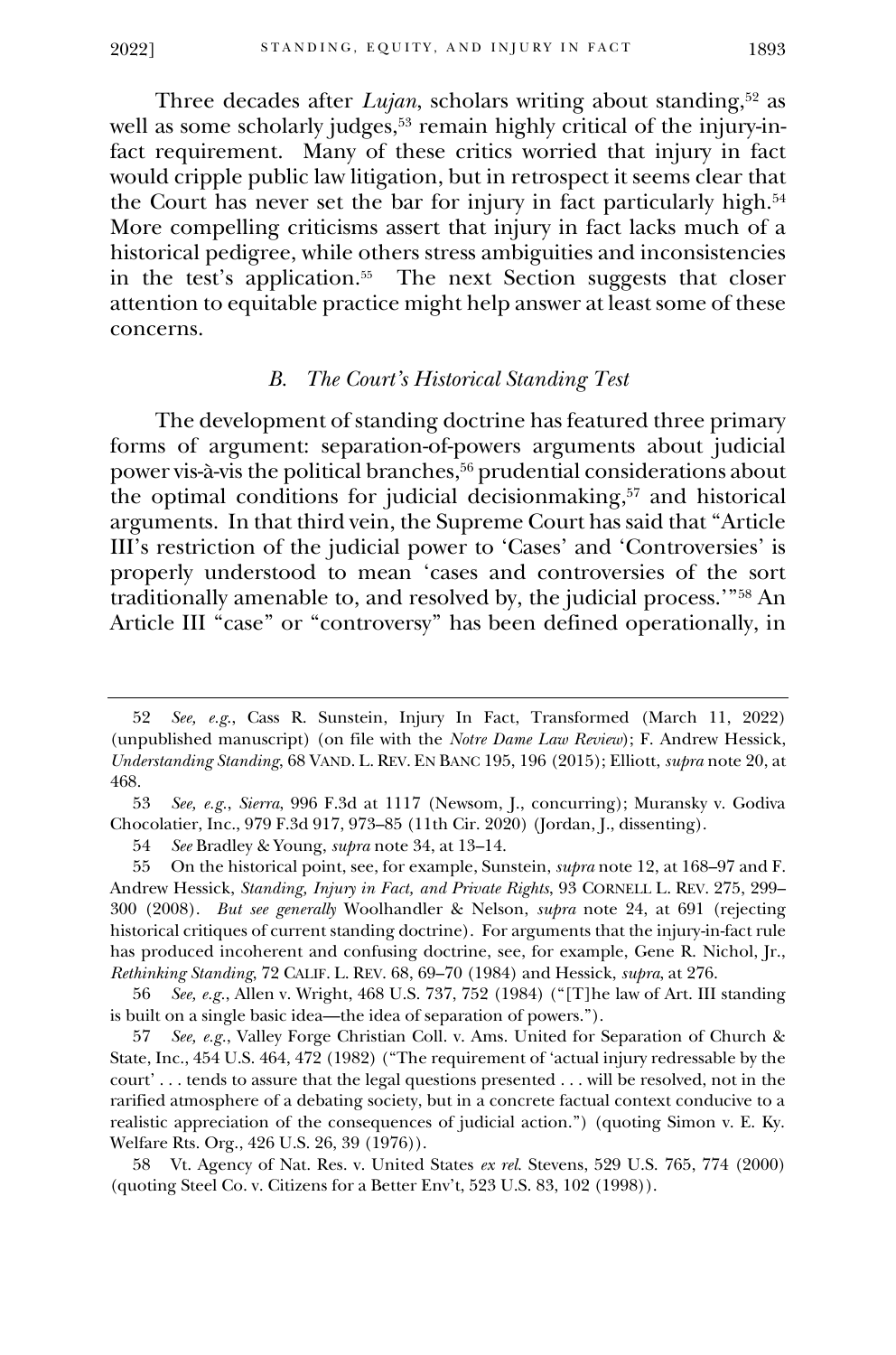other words, by reference to the sorts of cases traditionally heard in Anglo-American courts.<sup>59</sup>

This formulation masks an important ambiguity concerning how—or *when*—we might seek the traditional or historical meaning of Article III's references to "cases," "controversies," and "judicial power."<sup>60</sup> A typical originalist inquiry would look to the original public meaning of those terms in 1789, without much attention to how those terms might have come to be understood by subsequent generations. That approach is well-established under the Seventh Amendment's civil jury trial guarantee, for example, which specifically "preserve[s]" "the right of trial by jury" in "[s]uits at common law."<sup>61</sup> But Article III lacks any parallel language suggesting a specific intent to freeze legal practice at a particular time.

Important aspects of our constitutional law governing procedure have been interpreted according to a different notion of history and tradition—that is, a survey of longstanding historical practice over the course of our history, and not just at the moment when the relevant constitutional provision was adopted. In *Burnham v. Superior Court of California*, <sup>62</sup> for example, Justice Scalia interpreted the Fourteenth-Amendment Due Process Clause's limit on personal jurisdiction by looking not only to practice in 1868 but also English common-law practice, state practice from the eighteenth through the early twentieth centuries, as well as continuing contemporary practice.<sup>63</sup>

60 *See, e.g.*, *id.* at 549 (noting that "the law of federal courts has frequently relied on both historical practice that long *predates* the Constitution . . . and that developed considerably after ratification"); Richard H. Fallon, Jr., *The Many and Varied Roles of History in Constitutional Adjudication*, 90 NOTRE DAME L. REV. 1753, 1755–56 (2015) (describing a variety of uses for history besides ascertaining the original understanding of text).

61 U.S. CONST. amend. VII; *see also* Markman v. Westview Instruments, Inc., 517 U.S. 370, 376 (1996) ("Since Justice Story's day . . . we have understood that '[t]he right of trial by jury thus preserved is the right which existed under the English common law when the Amendment was adopted.'") (quoting Baltimore & Carolina Line, Inc. v. Redman, 295 U.S. 654, 657 (1935)). Seventh Amendment opinions thus ask "whether we are dealing with a cause of action that either was tried at law at the time of the founding or is at least analogous to one that was." *Id*.

62 495 U.S. 604 (1990).

63 *See id.* at 609–16 (plurality opinion of Scalia, J.); *see also* Pennoyer v. Neff, 95 U.S. 714, 733 (1878) (stating that due process "mean[s] a course of legal proceedings according to those rules and principles which have been established in our systems of jurisprudence for the protection and enforcement of private rights"). The Justices in *Burnham* divided over whether the test should be wholly one of historical tradition or whether contemporary

<sup>59</sup> *See* Ernest A. Young, *Our Prescriptive Judicial Power: Constitutive and Entrenchment Effects of Historical Practice in Federal Courts Law*, 58 WM. & MARY L. REV. 535, 572 (2016) ("Federal courts law incorporates the English common law and equitable practice . . . as a pragmatic solution to the generality of the Article III judicial power and its instantiation in the various judiciary acts.").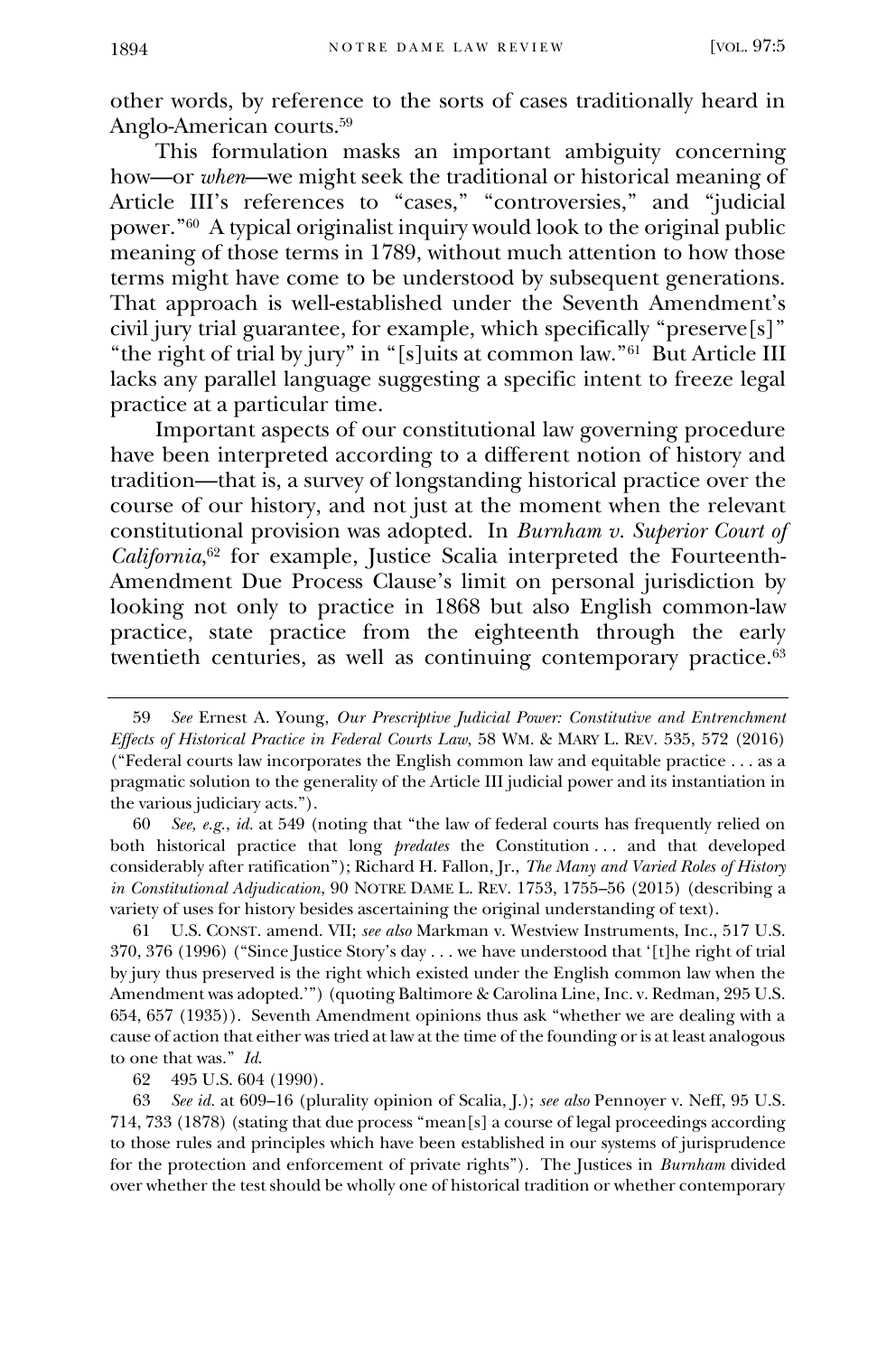That sort of history derives its force "not so much from the status of politicians and judges closely associated with the Founding itself but rather from the weight of longstanding usage over time."<sup>64</sup>

Although the debate over Article III standing has occasionally looked to the Founders' understanding of eighteenth-century English practice, scholars and judges have not confined themselves to that narrow time frame.<sup>65</sup> Good reasons exist, moreover, to stress the evolution of American practice rather than an eighteenth-century snapshot of how English practice might have looked to the Framers. The Founding generation was highly ambivalent about receiving the common law *en masse*<sup>66</sup> and even more ambivalent about receiving English equity.<sup>67</sup> They were building a federal republic with both state and federal judiciaries, while constructing a federal judiciary that combined the functions of the English law, equity, and admiralty courts.<sup>68</sup> The judiciary Article, moreover, was the least fleshed out at ratification. The "Madisonian Compromise," for instance, left it to

65 *See, e.g.*, Uzuegbunam v. Preczewski, 141 S. Ct. 792, 798–99 (2021) (considering the approach of courts "both before and after ratification of the Constitution" to nominal damages); *id.* at 805 (Roberts, C.J., dissenting) (acknowledging that "[w]e should of course consult founding-era decisions" to discern how the terms "[c]ases" and "[c]ontroversies" "were understood at the time," but insisting that standing must also conform to the evolving understanding "of an independent Judiciary" as reflected in more recent doctrine); Sunstein, *supra* note 12, at 168–79 (offering a "[c]apsule [h]istory" of English and American practice from the pre-Founding era through the nineteenth century).

66 *See, e.g.*, Seminole Tribe v. Florida, 517 U.S. 44, 131–42 (1996) (Souter, J., dissenting) (discussing the caution with which the Founders both adopted and adapted the common law); Richard C. Dale, *The Adoption of the Common Law by the American Colonies*, 30 AM. L. REG. 553, 554 (1882) (noting that aspects of the common law "which existed under the English political organization, or [were] based upon the triple relation of king, lords and commons, or those peculiar social conditions, habits and customs which have no counterpart in the New World . . . were never recognised as part of [the colonists'] jurisprudence").

67 *See, e.g.*, Kristin A. Collins, *"A Considerable Surgical Operation": Article III, Equity, and Judge-Made Law in the Federal Courts*, 60 DUKE L.J. 249, 266–68 (2010); *id.* at 268 ("[T]he deviations in America from the established principles of equity were far more considerable than from those of the common law.") (quoting Joseph Story, An Address Delivered Before the Members of the Suffolk Bar, at Their Anniversary (Sept. 4, 1821), *in* 1 AM. JURIST 1, 22 (Freeman & Bolles, Boston 1829)).

68 *See* Woolhandler & Nelson, *supra* note 24, at 692 ("In favoring a private-injury requirement for private litigation, [early American courts'] decisions were influenced by American ideas about the proper role of the judiciary, its relationship to the political branches of the state and federal governments, and the legitimate allocations of public and private power.").

notions of fairness should play a role, *see* 495 U.S. at 629 (Brennan, J., concurring in the judgment), but no Justice urged a different, more originalist approach to defining the historical tradition.

<sup>64</sup> Young, *supra* note 59, at 549–50.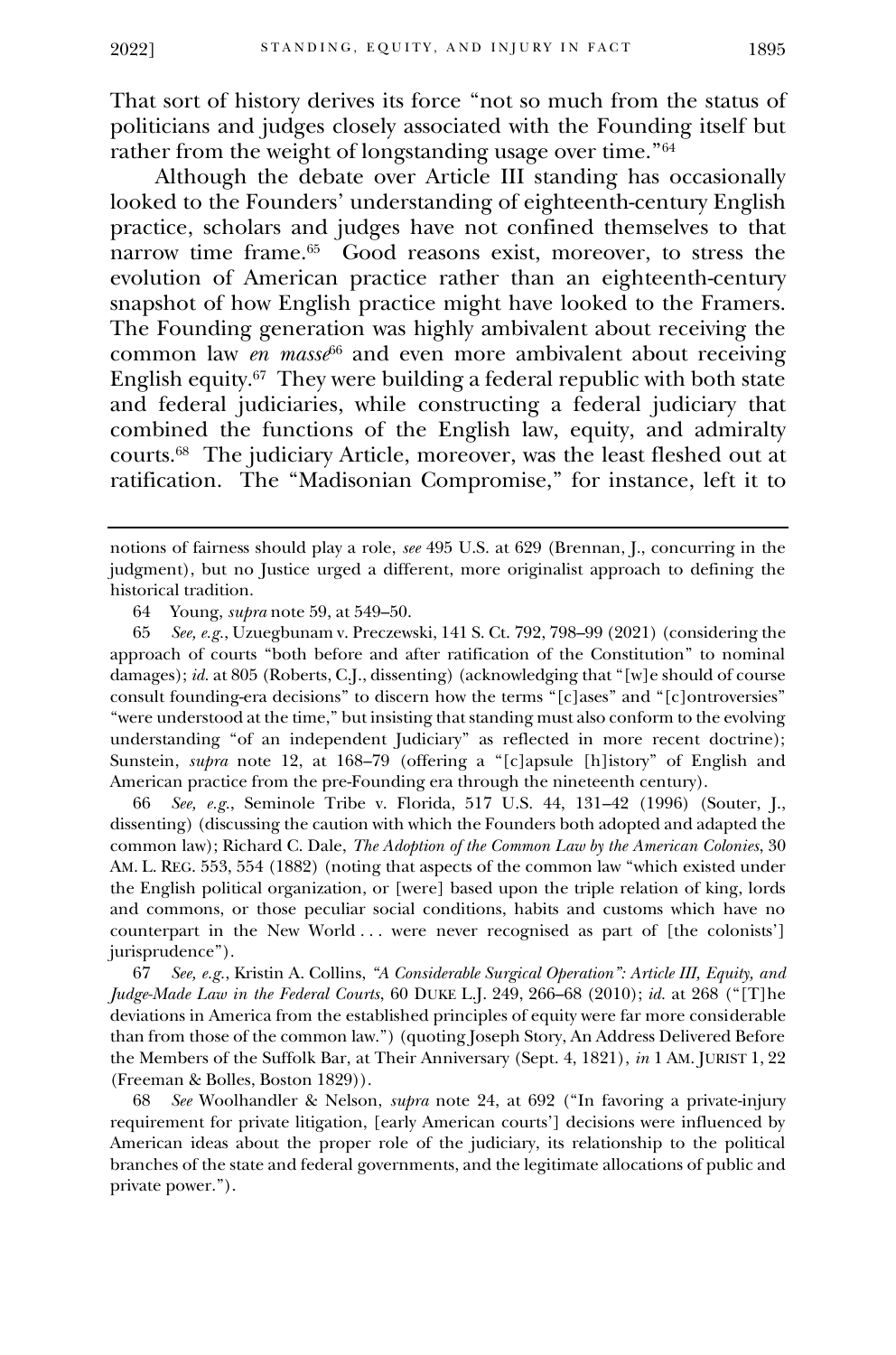Congress whether to create lower federal courts at all,<sup>69</sup> and the early statutes governing procedure and remedies began by incorporating state practice and only gradually carved out a role for distinctive federal rules.<sup>70</sup> Kristin Collins thus concludes that, "[a]s with much of the design of the federal judicial system, the details of the federal courts' equity powers were left to Congress and the Supreme Court to resolve."<sup>71</sup> And she notes that this resolution was gradual and did not simply incorporate English practice.<sup>72</sup>

At the end of the day, no one expects to find the injury-in-fact test, as presently constructed, lurking somewhere in *The Federalist Papers* or Madison's notes on the Philadelphia debates. That test is a doctrinal construction designed to implement the meaning of Article III.<sup>73</sup> The question is whether the injury-in-fact test is well-grounded in traditional understandings of the sorts of lawsuits that appropriately may be brought in court. One would think, however, that traditional practice in *equity* would be relevant to defining the contours of an Article III case alongside traditional practice with respect to legal claims. Any appreciation of equity practice as meaningfully distinctive is, however, largely missing from contemporary debates about standing.

#### II. INJURY IN FACT AND EQUITABLE GRIEVANCE

Historical inquiries into the traditional predicates for a lawsuit have tended either to focus only on the law side of the house or at least to overlook the senses in which equity is meaningfully distinctive. Judge Newsom's thoughtful and learned treatment, for instance, does not discuss equity as a separate category of cases potentially posing different requirements than a traditional legal cause of action.<sup>74</sup> Discussions of standing generally have considered equitable practice

<sup>69</sup> *See* RICHARD H. FALLON, JR., JOHN F. MANNING, DANIEL J. MELTZER & DAVID L. SHAPIRO, HART AND WECHSLER'S THE FEDERAL COURTS AND THE FEDERAL SYSTEM 296 (7th ed. 2015) [hereinafter HART & WECHSLER].

<sup>70</sup> *See* Collins, *supra* note 67, at 259–74.

<sup>71</sup> *Id.* at 269.

<sup>72</sup> *See id.* at 267–74.

<sup>73</sup> *See* Richard H. Fallon, Jr., *Foreword: Implementing the Constitution*, 111 HARV. L. REV. 54, 62 (1997) (arguing that doctrinal tests necessarily cannot be derived simply from the meaning of the constitutional norms that they implement).

<sup>74</sup> Judge Newsom does briefly discuss public nuisance—an equitable genre—and acknowledges that those cases did traditionally require "some special injury" analogous to injury in fact. *See* Sierra v. City of Hallandale Beach, 996 F.3d 1110, 1126 (11th Cir. 2021) (Newsom, J., concurring) (quoting Mayor of Georgetown v. Alexandria Canal Co., 37 U.S. (12 Pet.) 91, 98–99 (1838)).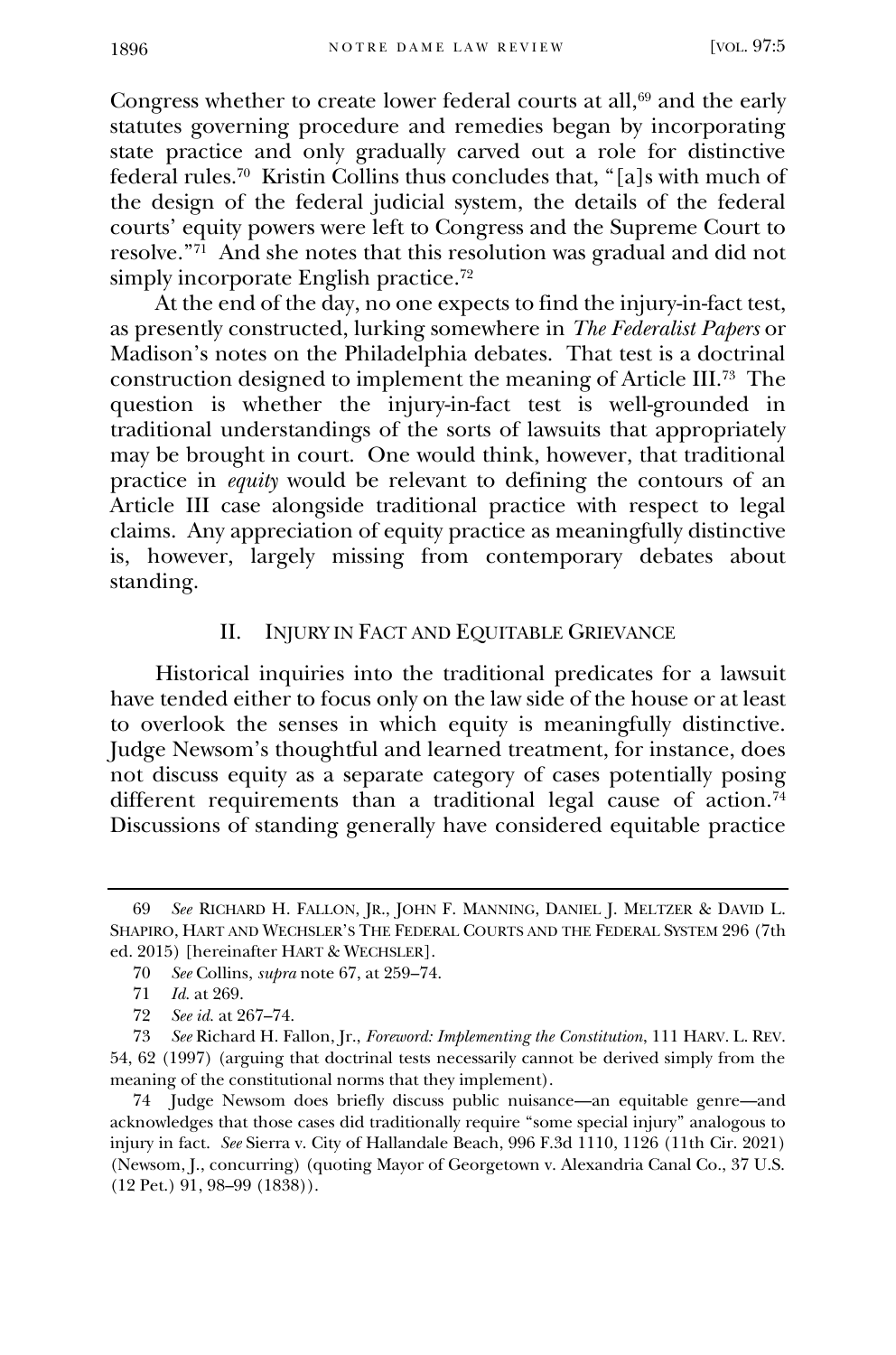in only a particular way, focused on redressability, and they have overlooked the implications of equity's unique history for the more foundational issue of injury in fact.

## *A. Equitable Limitations on Redressability*

The redressability cases have two themes. One concern is that equitable relief might be ineffectual. It may seem futile to uphold plaintiffs' standing to litigate a claim when it is obvious, even at the outset of a case, that the plaintiff will ultimately fail to satisfy the requirements for the equitable relief they seek. Giving plaintiffs the opportunity to develop their case before requiring them to meet the requirements for equitable relief may avoid a premature conclusion that they cannot do so,<sup>75</sup> but it also subjects the defendant (and the court) to years of expensive and potentially intrusive litigation (and imposes corresponding pressures to settle the case) in what may ultimately be a lost cause. Courts have articulated these concerns under the rubric of whether the plaintiff's claim is "likely to be redressed by the requested relief."<sup>76</sup> Injunctive relief can't redress your claim, the argument goes, if you're unlikely to get it at the end of the case.<sup>77</sup> Or the court may conclude that an injunction may not solve the plaintiff's problem. Where redressing the plaintiff's injury would depend on actions by third parties not before the court, for example, an injunction against the defendant might be insufficient to establish redressability.<sup>78</sup>

The second, and possibly more persuasive, aspect concerns the *impact* of equitable relief upon other values—typically, constitutional values of separation of powers or federalism.<sup>79</sup> The lawsuit in *Allen v. Wright*,<sup>80</sup> for example, sought an injunction to compel the Internal

<sup>75</sup> *See* O'Shea v. Littleton, 414 U.S. 488, 511 (1974) (Douglas, J., dissenting) (insisting that "whether the Federal District Court in the exercise of its equitable discretion could frame suitable relief [is], of course, [a] question[] which can be answered only after a trial on the merits").

<sup>76</sup> Allen v. Wright, 468 U.S. 737, 751 (1984).

<sup>77</sup> This intuition makes a certain amount of sense, but "likely to be redressed by the requested relief" is subject to at least one obvious alternative interpretation. That is, it might well refer not to whether the requested relief is likely to be granted if the plaintiff prevails on the merits, but rather to whether the relief is likely to redress the plaintiff's injury if it *is* granted.

<sup>78</sup> *See, e.g.*, Simon v. E. Ky. Welfare Rts. Org., 426 U.S. 26, 43–44 (1976) (denying standing in part on the ground that an injunction to a government official to deny favorable tax treatment to hospitals not treating indigent persons would not necessarily make services available to those persons).

<sup>79</sup> *See* Fallon, *supra* note 8, at 649–52.

<sup>80</sup> 468 U.S. 737.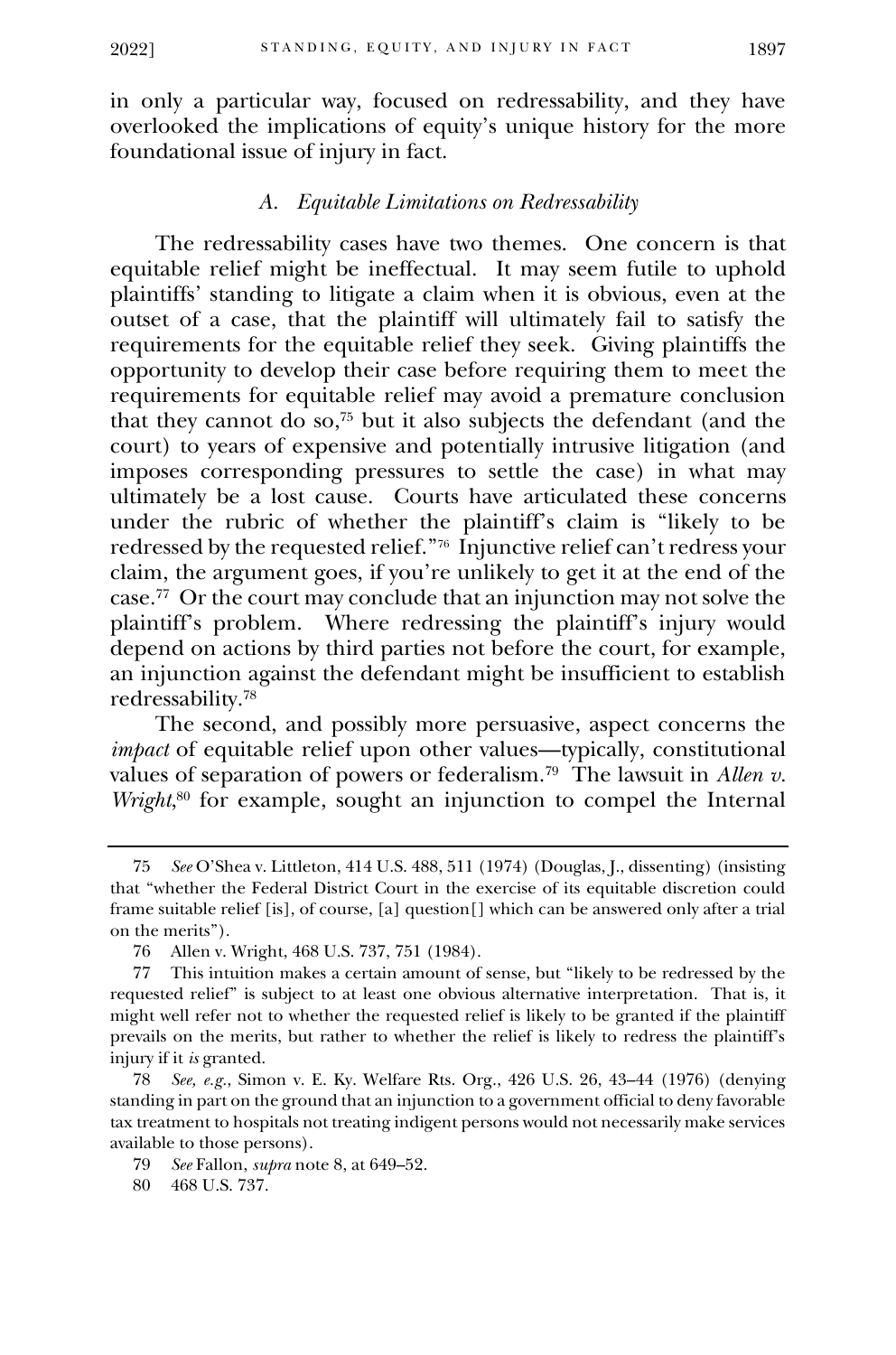Revenue Service to step up its efforts to identify and disqualify from charitable status private schools that engaged in covert discrimination against racial minorities. This raised a separation of powers concern about second-guessing the agency's enforcement discretion;<sup>81</sup> after all, the IRS might have concluded that it had already acted upon those instances of private school discrimination that could be readily identified, and further enforcement efforts would yield diminishing returns and trade off with other enforcement priorities.

Likewise, in a variety of cases, the Court has invoked federalism concerns in rejecting standing for plaintiffs seeking injunctive relief that would include intrusive judicial monitoring of state or local prisons, courts, or police institutions.<sup>82</sup> In *O'Shea v. Littleton*, <sup>83</sup> for example, the Court held that plaintiffs lacked standing to seek an injunction providing for federal monitoring of charging practices in state criminal courts. Standing considerations, the Court said, "obviously shade into those determining whether the complaint states a sound basis for equitable relief." 84 The Court saw the requested relief as "nothing less than an ongoing federal audit of state criminal proceedings" that would undermine values of comity and federalism.<sup>85</sup> These sorts of concerns have caused the Court not only to deny standing altogether but also, in some cases, to limit the scope of injunctive relief that plaintiffs have standing to seek.<sup>86</sup>

## *B. Causes of Action and Equitable Grievances*

What neither the cases nor the academic literature have done, so far as I can tell, is explore how equitable traditions might differ from legal ones with respect to the foundational preconditions for a suit. If equitable preconditions do differ—as Professors Bray and Miller say they do—then that difference ought to inform efforts to interpret

<sup>81</sup> *See id.* at 759–61.

<sup>82</sup> *See, e.g.*, Lewis v. Casey, 518 U.S. 343, 385 (1996) (Thomas, J., concurring) (warning that "[p]rinciples of federalism and separation of powers impose stringent limitations on the equitable power of federal courts," and that "Article III cannot be understood to authorize the Federal Judiciary to take control of core state institutions like prisons, schools, and hospitals, and assume responsibility for making the difficult policy judgments that state officials are both constitutionally entitled and uniquely qualified to make").

<sup>83</sup> 414 U.S. 488 (1974).

<sup>84</sup> *Id.* at 499.

<sup>85</sup> *Id.* at 500 (citing Younger v. Harris, 401 U.S. 37 (1971)); *see also* City of Los Angeles v. Lyons, 461 U.S. 95, 112 (1983) ("[R]ecognition of the need for a proper balance between state and federal authority counsels restraint in the issuance of injunctions against state officers engaged in the administration of the States' criminal laws in the absence of irreparable injury which is both great and immediate.").

<sup>86</sup> *See, e.g.*, *Lewis*, 518 U.S. at 349–53, 353 n.3.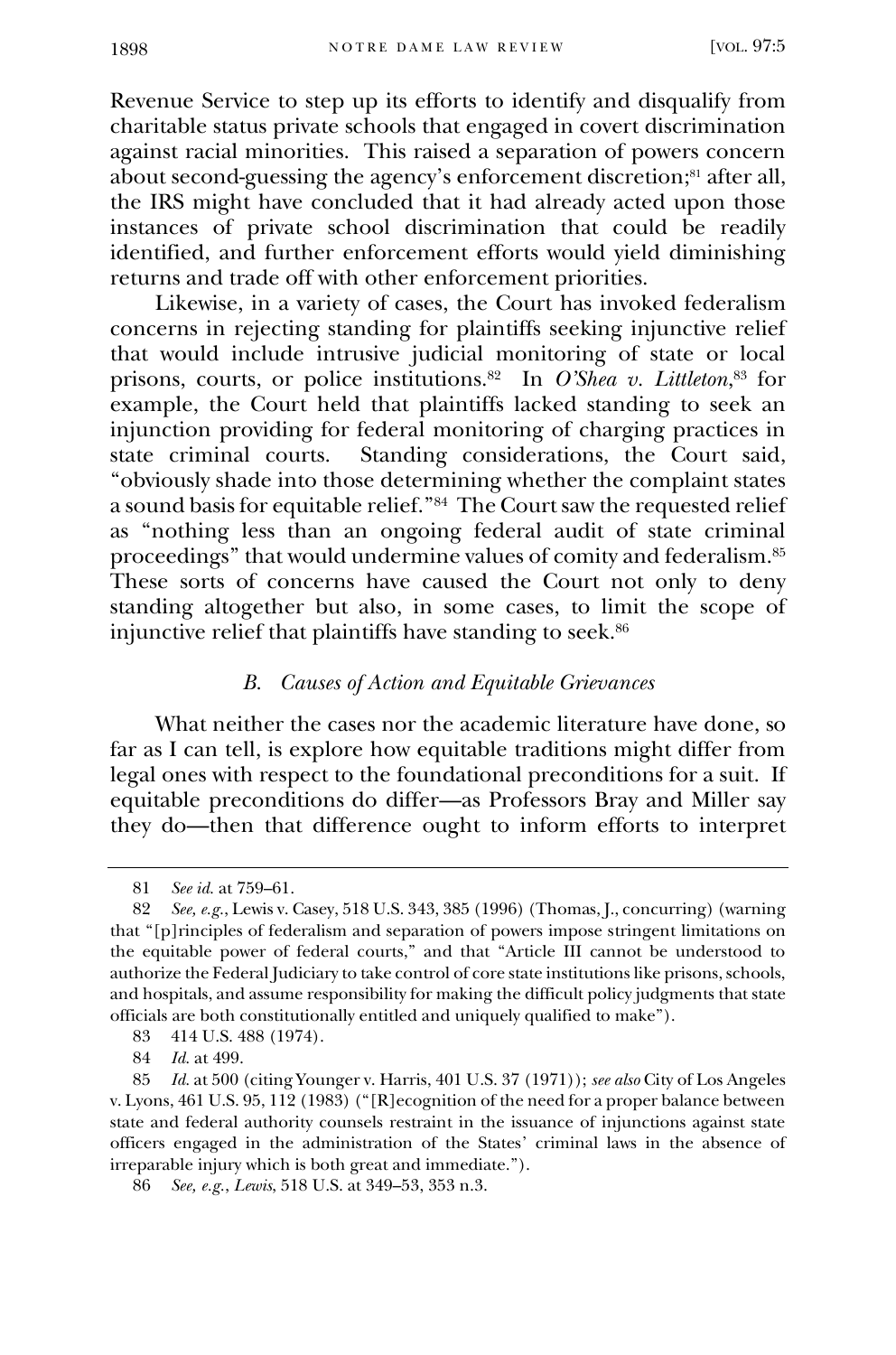Article III's "irreducible constitutional minimum" for standing. In particular, that difference matters with respect to whether the "injuryin-fact" test can be justified and whether it ought to be replaced with a test focusing on whether the plaintiff has a legal cause of action.

Professors Bray and Miller argue that "causes of action" do not traditionally exist in equity, at least in the sense that current discussions mainly use that term.<sup>87</sup> They differentiate between three senses of a "cause of action": (1) "to be able to plead . . . the various elements required" for a successful lawsuit; (2) "a legal entitlement to sue"; and (3) a less technical meaning based on a reason that will motivate a court to act and provide relief—that is, a "cause for acting."<sup>88</sup> The first of these senses predominated in the early years before courts typically spoke in terms of "standing" at all. The second—"cause of action" as a legal entitlement to sue, whether granted by statute, implied by courts, or derived from common law—predominates now. It largely overlaps with the pre-*Data Processing* "legal injury" test, and it is what critics of the injury-in-fact requirement seem to mean when they say standing should require only a cause of action. Bray and Miller argue, however, that equity requires a cause of action only in the *third* sense that is, a reason for a court to issue a remedy.<sup>89</sup>

Professors Bray and Miller are not entirely pellucid about the difference between their second and third senses of a cause of action that is, between "a legal entitlement to sue" and a "cause for acting" that will prompt a court to issue equitable relief.<sup>90</sup> The key to an equitable "cause for acting," they say, is "a grievance."<sup>91</sup> By that they mean "a complaint rooted in interpersonal interactions that are governed by law," amounting to "a challenge to the law's routine administration or enforcement."<sup>92</sup> In this sense, an equitable grievance is quite different from a legal cause of action. Equity responds, in theory, to the *gaps* in the regular remedies available at law. One might have an equitable grievance precisely because one lacks a regular, well-established legal cause of action.

<sup>87</sup> *See* Bray & Miller, *supra* note 13, at 1770–72; *see also* Aditya Bamzai & Samuel L. Bray, *Debs* and the Federal Equity Power 27 (Oct. 30, 2021) (unpublished manuscript) (on file with the *Notre Dame Law Review*) (pointing out that "[e]quity . . . does not have 'causes of action' as a constraint on suits").

<sup>88</sup> Bray & Miller, *supra* note 13, at 1774–75.

<sup>89</sup> *See id.* at 1777.

<sup>90</sup> For another effort to explain the difference along similar lines, see P.G. Turner, *Fusion and Theories of Equity in Common Law Systems*, *in* EQUITY AND LAW, *supra* note 3, at 1, 19–21.

<sup>91</sup> Bray & Miller, *supra* note 13, at 1774–75.

<sup>92</sup> *Id.* at 1777.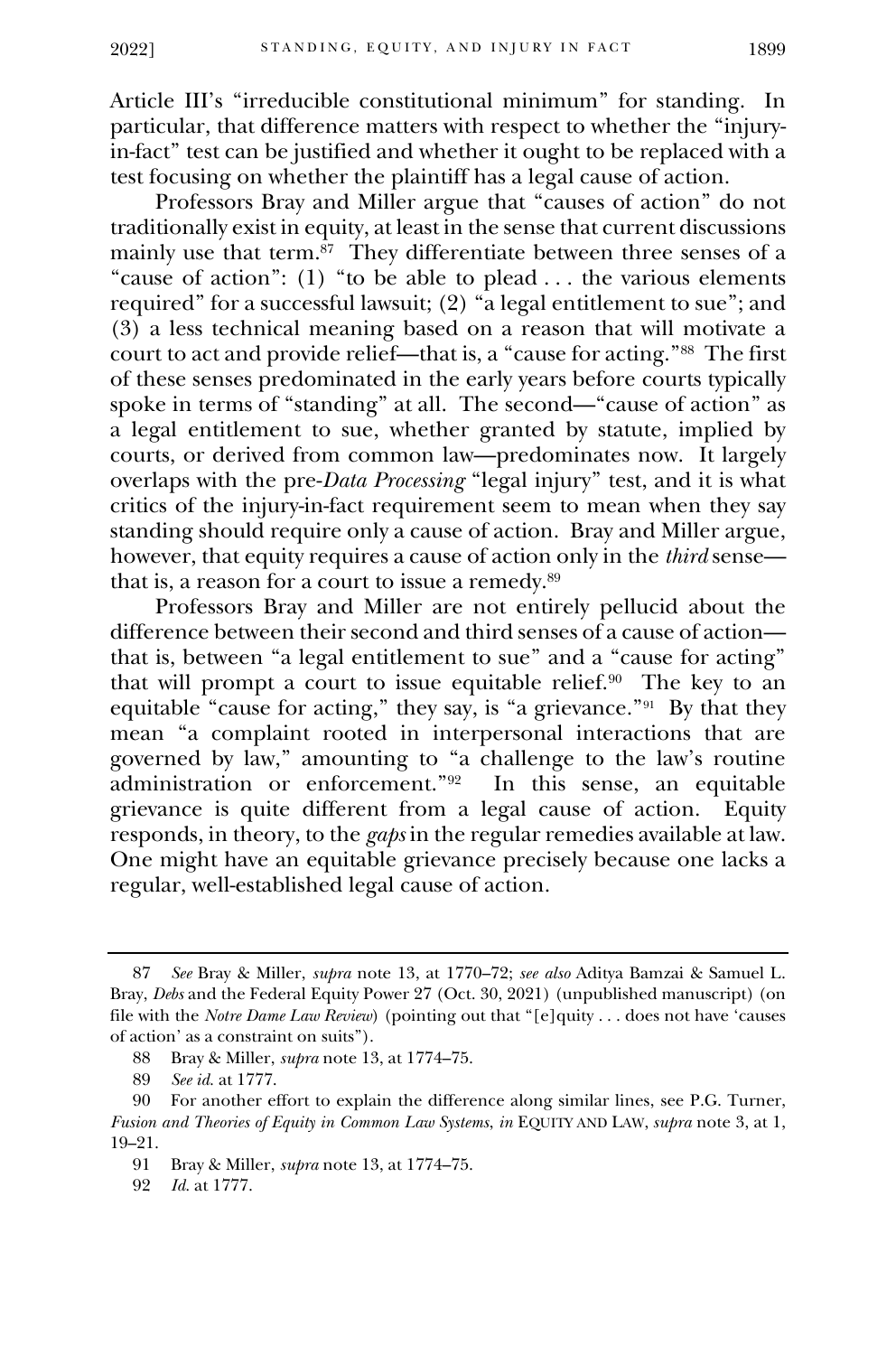Not everyone seems to agree that causes of action are simply not a thing in equity, and knowledgeable people do sometimes speak of equitable causes of action.<sup>93</sup> As Professors Bray and Miller acknowledge, "[o]ver time, with doctrinal development, some . . . [equitable] grievances have become standardized so as to be roughly equivalent to civil wrongs."<sup>94</sup> And we *have* merged law and equity, even if that merger is incomplete in important respects. As a result, we have statutes that both create causes of action in the legal sense and provide for equitable relief.<sup>95</sup> Some of these statutes purport to provide for equitable relief on behalf of plaintiffs who need show—at least as a statutory matter—no particular injury in fact of their own.<sup>96</sup> In such cases, the Court's standing jurisprudence nonetheless requires a showing of injury in fact notwithstanding Congress's intention to confer rights to sue more broadly.<sup>97</sup> Bray and Miller do not discuss standing, but they might consider this requirement salutary because it tends to reinstate equity's traditional distinctiveness and particularity even in contexts where statutory law forces equity and law together.<sup>98</sup>

It may help to consider two relatively familiar scenarios in which one might have an equitable grievance without a legal injury or cause of action. The first is *FCC v. Sanders Bros. Radio Station*, <sup>99</sup> in which a radio station challenged the FCC's grant of a license to a company that wished to create a competing radio station. The case illustrates that the "legal injury" required in traditional standing cases is not identical with the legal cause of action upon which contemporary scholars

<span id="page-15-0"></span><sup>93</sup> *See, e.g.*, John Harrison, *Ex Parte* Young, 60 STAN. L. REV. 989, 1014 n.100 (2008) ("Anti-suit injunctions, by providing affirmative relief on the basis of legal advantages that otherwise would be asserted as defenses, are not just an equitable remedy but an equitable cause of action."); Bellia, *supra* note 23, at 817 (stating that "[a] case was justiciable if a plaintiff had a cause of action for a remedy under one of the forms of proceeding at law *or in equity*") (emphasis added).

<sup>94</sup> Bray & Miller, *supra* note 13, at 1777–78. Professors Bray and Miller insist, however, that "most of the grievances that equity would hear have not been formalized as civil wrongs. Here, exercising its older function, evincing its primordial function, equity channels discretionary corrective intervention in the enforcement of law. A suit in 'corrective equity' is paradigmatically about a grievance, not about a liability for a wrong." *Id.* at 1777.

<sup>95</sup> *See, e.g.*, 42 U.S.C. § 2000e-5(g)(1) (2018) (providing for injunctive relief in private suits alleging unlawful employment practices under Title VII); Harrison, *supra* note 93, at 1014 n.100 ("Equity often provides additional remedies where the law already provides an entitlement to affirmative relief, a cause of action.").

<sup>96</sup> *See, e.g.*, Gwaltney of Smithfield, Ltd. v. Chesapeake Bay Found., Inc., 484 U.S. 49, 61–62 (1987) (construing the citizen suit provision of the Clean Water Act).

<sup>97</sup> *See* Lujan v. Defs. of Wildlife, 504 U.S. 555, 578 (1992).

<sup>98</sup> *See* Bray & Miller, *supra* note 13, at 1774–76 (bemoaning the conflating of equitable grievances with causes of action).

<sup>99</sup> 309 U.S. 470 (1940).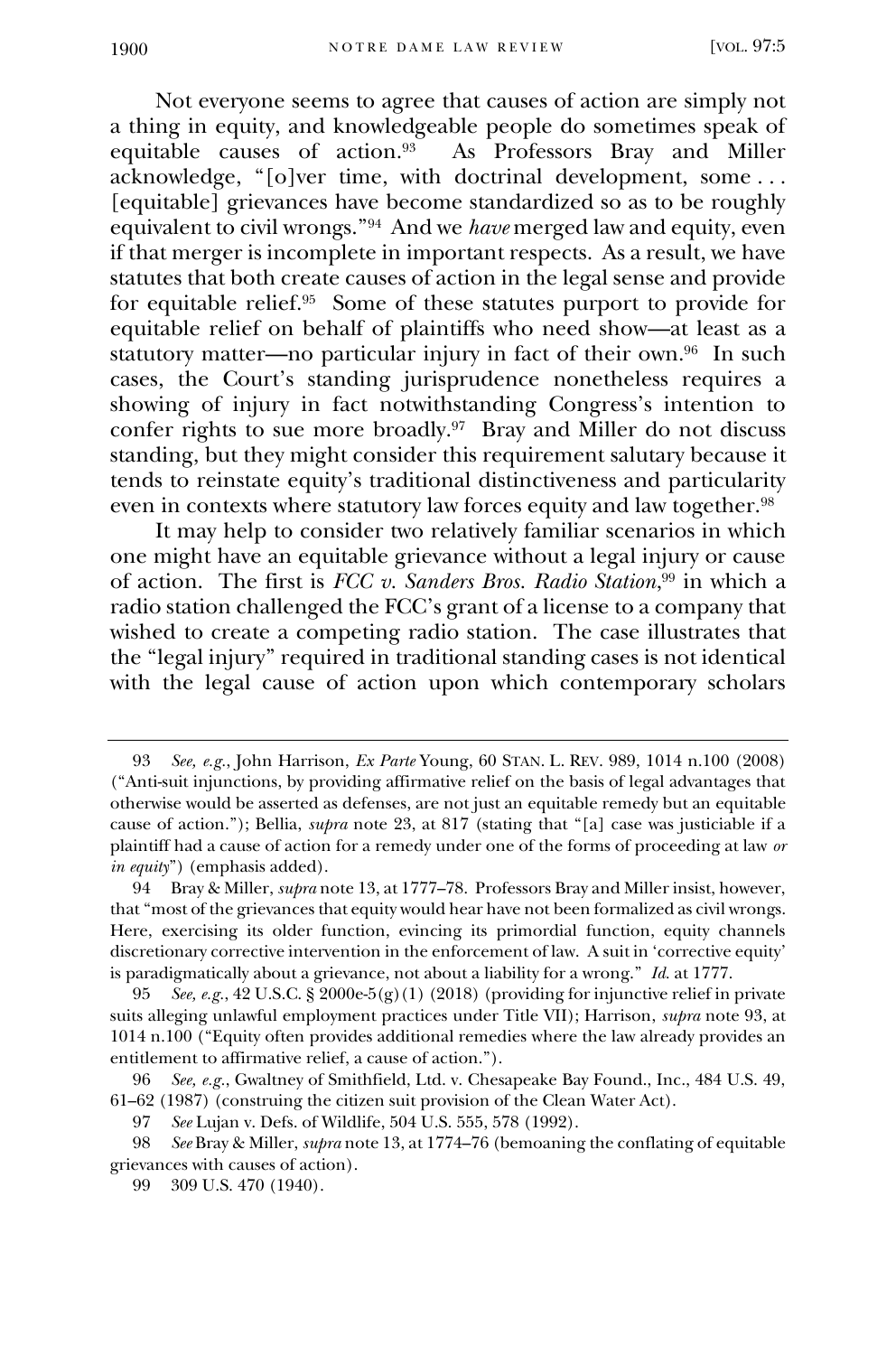would ground federal standing requirements.<sup>100</sup> Sanders Brothers had an injury in fact (probable economic injury arising from new competition), but the Court made clear that this was not a *legal* injury under the Communications Act, which provided no right to be free from competition.<sup>101</sup> Nonetheless, the Court found that Sanders Brothers had a cause of action under the Communications Act, which permitted "any . . . person aggrieved or whose interests are adversely affected by any decision of the Commission" to seek judicial review of those orders.<sup>102</sup> Given that the plaintiff sued under the Act to invalidate the license, the Court had no occasion to consider whether the plaintiff's factual injury would be sufficient to support more traditional equitable relief.<sup>103</sup>

What about an equitable grievance without a legal cause of action? The Roberts Court's discussion in *Armstrong v. Exceptional Child Center, Inc.*<sup>104</sup> would seem to provide a good example. In that case, providers of healthcare services covered by Medicaid sued officials of the Idaho Department of Health and Welfare, arguing that Idaho had violated a provision of the Medicaid statute by reimbursing the providers at rates lower than federal law requires.<sup>105</sup> The plaintiffs clearly had a legal injury—they were legally entitled to the higher rate—and they sought an injunction requiring the State to increase its reimbursement rates.<sup>106</sup> The district court granted the injunction and the Ninth Circuit affirmed, holding that the plaintiffs had "an implied right of action under the Supremacy Clause to seek injunctive relief" under these circumstances.<sup>107</sup> The Supreme Court reversed, rejecting the notion that the Supremacy Clause creates causes of action of any kind.<sup>108</sup> But—crucially for our purposes—the Court said that this lack of a cause of action did not necessarily mean that a federal court could not grant equitable relief.<sup>109</sup>

<sup>100</sup> *See also* Bradley & Young, *supra* not[e 34,](#page-5-0) at 32–34 (discussing how possessing a legal interest under a particular legal provision, as captured by the "zone of interests" test, is distinct from having a legal cause of action).

<sup>101</sup> *See* 309 U.S. at 473–76.

<sup>102</sup> *See id.* at 476–77 (construing 47 U.S.C. § 402(b) (1940)).

<sup>103</sup> *Cf.* Laycock, *supra* note 7, at 67 (pointing out that much of our administrative law is closer to equity than to legal models).

<sup>104</sup> 575 U.S. 320 (2015).

<sup>105</sup> *Id.* at 323–24.

<sup>106</sup> *Id.* at 324.

<sup>107</sup> Exceptional Child Ctr., Inc. v. Armstrong, 567 F. App'x. 496, 497 (9th Cir. 2014).

<sup>108</sup> *See* 575 U.S. at 324–25 ("It is . . . apparent that the Supremacy Clause is not the '"source of any federal rights,"' . . . and certainly does not create a cause of action.")

<sup>(</sup>quoting Golden State Transit Corp. v. City of Los Angeles, 493 U.S. 103, 107 (1989)). 109 *Id.* at 326–27.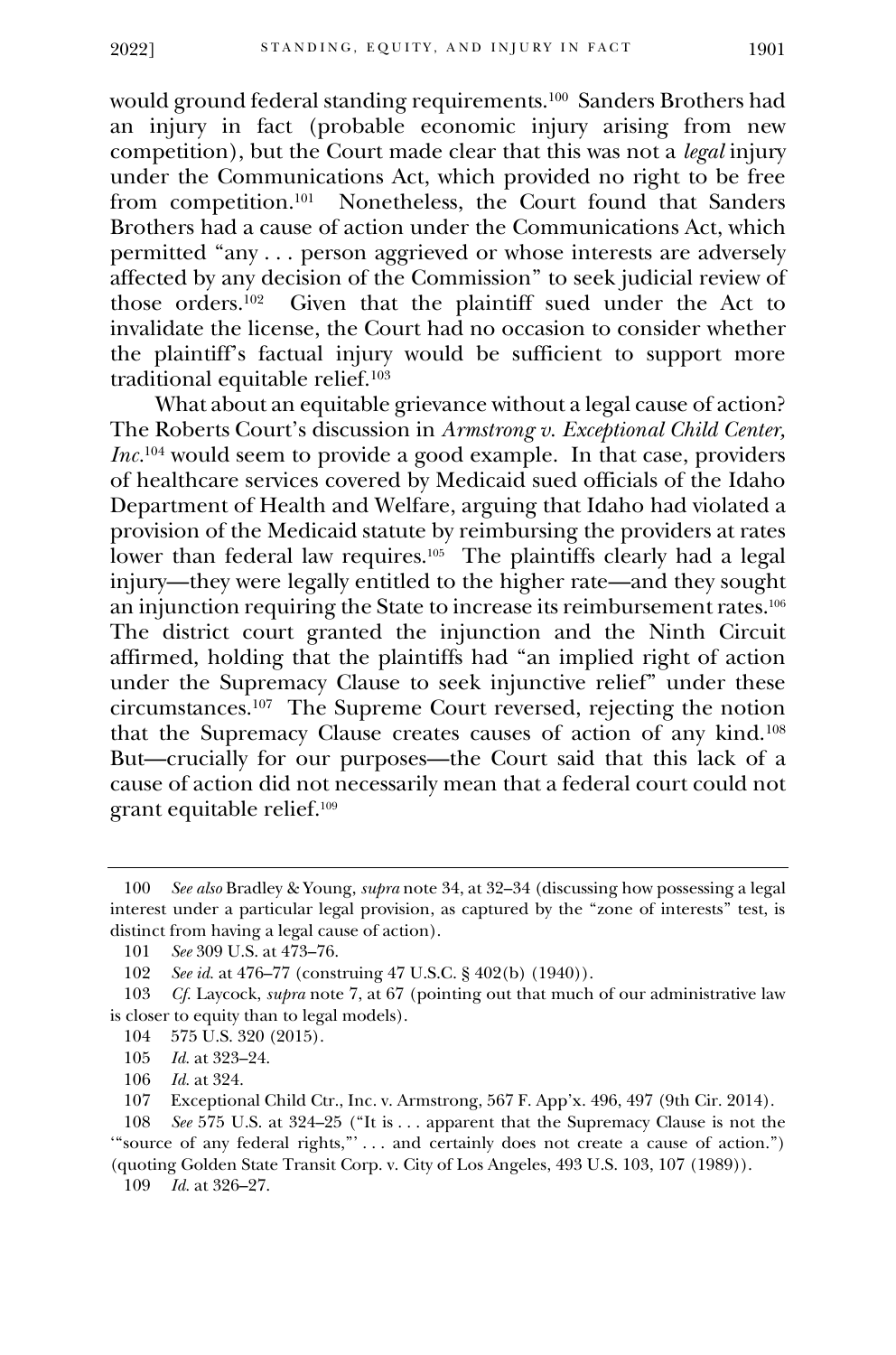In discussing a possible equitable remedy in *Armstrong*, Justice Scalia's majority opinion scrupulously avoided using the term "cause of action."<sup>110</sup> The Court acknowledged that "we have long held that federal courts may in some circumstances grant injunctive relief against state officers who are violating, or planning to violate, federal law,"<sup>111</sup> citing the landmark decisions in *Osborn v. Bank of the United States*<sup>112</sup> and *Ex parte Young*. 113 "What [these] cases demonstrate," the Court explained, "is that, 'in a proper case, relief may be given in a court of equity . . . to prevent an injurious act by a public officer.'"<sup>114</sup> The Court elaborated:

The ability to sue to enjoin unconstitutional actions by state and federal officers is the creation of courts of equity, and reflects a long history of judicial review of illegal executive action, tracing back to England. . . . It is a judge-made remedy, and we have never held or even suggested that, in its application to state officers, it rests upon an implied right of action contained in the Supremacy Clause. That is because . . . it does not.<sup>115</sup>

What *does* the remedy in such cases rest upon? *Armstrong* did not say. The Court rejected one possibility, which is that a "cause of action" could be implied under "the Medicaid Act itself."<sup>116</sup> That was hardly surprising, given the Court's general aversion to implying rights of action under federal statutes in recent years.<sup>117</sup> But this holding foreclosed the most obvious alternative in such cases to an implied right under the Supremacy Clause—that is, an implied right of action under whatever statute imposed the particular federal requirements in question on the defendants.<sup>118</sup> It thus seems relatively clear that the

<sup>110</sup> *See id.* at 333 (Breyer, J., concurring in part and concurring in the judgment) ("Like all other Members of the Court, I would not characterize the question before us in terms of a Supremacy Clause 'cause of action.' Rather, I would ask whether 'federal courts may in [these] circumstances grant injunctive relief against state officers who are violating, or planning to violate, federal law.'") (first quoting *id.* at 326; and then quoting *id.* at 339 (Sotomayor, J., dissenting)).

<sup>111</sup> *Id.* at 326.

<sup>112</sup> 22 U.S. (9 Wheat.) 738, 838–39 (1824).

<sup>113</sup> 209 U.S. 123, 150–51 (1908).

<sup>114</sup> 575 U.S. at 327 (quoting Carroll v. Safford, 44 U.S. (3 How.) 441, 463 (1845)).

<sup>115</sup> *Id.* (citing Louis L. Jaffe & Edith G. Henderson, *Judicial Review and the Rule of Law: Historical Origins*, 72 L.Q. REV. 345 (1956)).

<sup>116</sup> *See id.* at 331–32.

<sup>117</sup> *See* Alexander v. Sandoval, 532 U.S. 275, 290 (2001).

<sup>118</sup> The Court's earlier decision in *Shaw v. Delta Air Lines, Inc.*, 463 U.S. 85 (1983), which has often been cited as recognizing a federal right of action to prohibit state officers from enforcing preempted state regulation, *see, e.g.*, HART & WECHSLER, *supra* note 69, at 745, is completely mysterious as to whether the plaintiff's ability to obtain relief stems from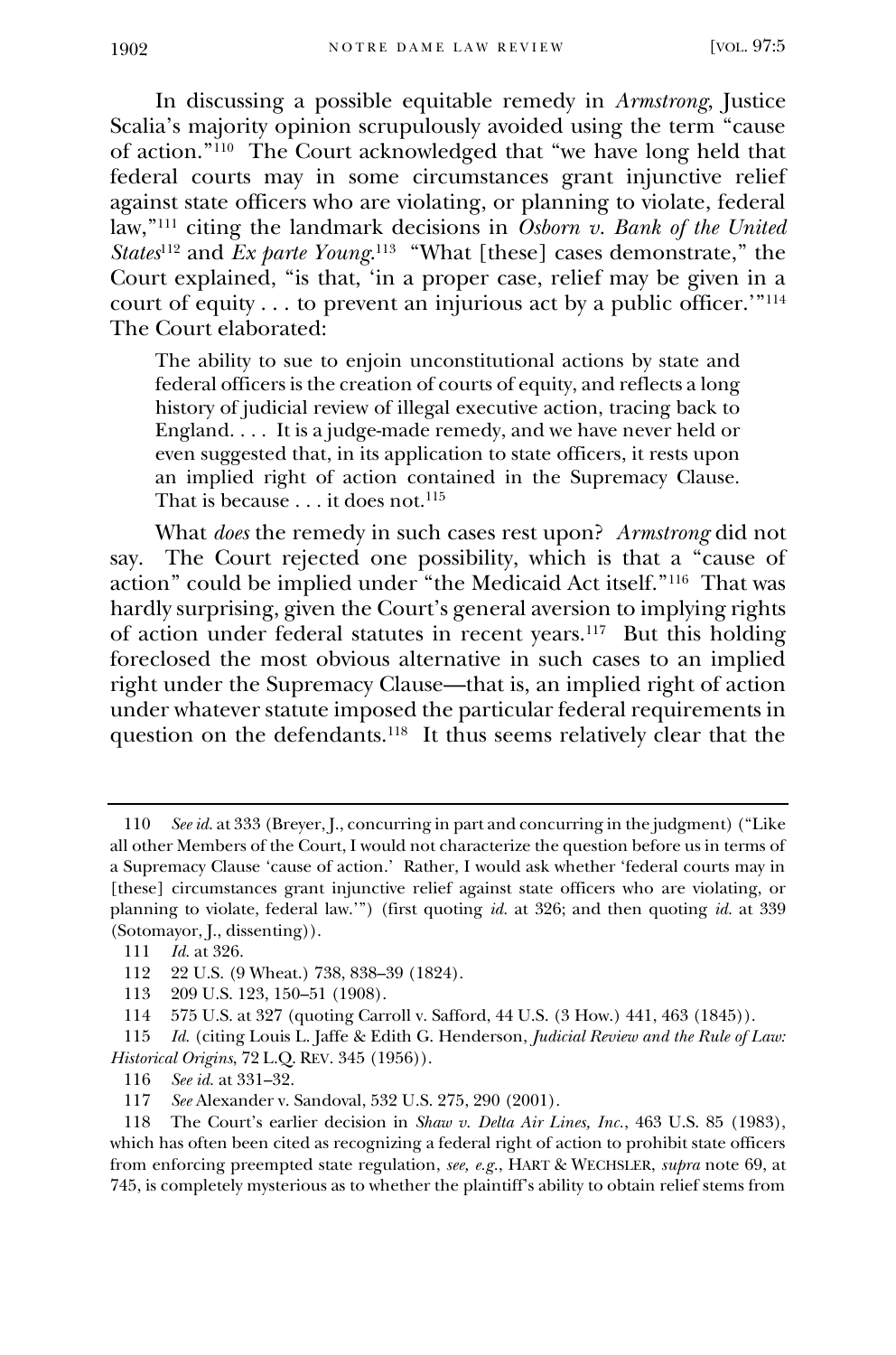anti-suit injunction in equity, recognized in cases like *Osborn* and *Ex parte Young*, is a freestanding creature not dependent on any legal cause of action.

*Armstrong* made clear that any equitable remedy would be subject to Congress's power to limit or replace that remedy with an alternate remedial arrangement.<sup>119</sup> Construing Medicaid's provision implicitly to foreclose private enforcement, the Court ultimately concluded that no equitable remedy was available.<sup>120</sup> One may or may not agree with that holding, but the more fundamental problem may well have been that those traditional remedies generally entailed a prohibitory injunction preventing the enforcement of an unlawful state measure against the plaintiff.<sup>121</sup> The *Armstrong* plaintiffs, however, sought an injunction requiring payment of future reimbursements to plaintiffs at a higher rate.<sup>122</sup> That may have been simply too far outside the tradition of *Osborn*, *Ex parte Young*, or even *Shaw* for the Court to stomach.<sup>123</sup>

In any event, *Armstrong*—and cases like *Ex parte Young* and *Osborn* before it—seems to contemplate circumstances in which one may have a grievance that suffices to motivate equitable relief even if one cannot invoke a legal cause of action. It would amount to much the same thing to say that one may have an equitable cause of action but not a legal one. In either case, the nature of the distinction remains a bit obscure. Professors Bray and Miller say that "[g]rievances recognized in corrective equity implicate hardships that are difficult to foresee or define . . . . [and] a wide range of inequities and injustices—in contrast to the sharply defined and independently actionable causes of action at common law."<sup>124</sup> This "adjectival" or "second order" aspect of equity makes it hard to specify in advance the situations in which equity may provide relief though law cannot.<sup>125</sup> But the specific and *factual*  nature of the predicate for such relief is clear enough. Equitable grievance, in other words, looks a lot like injury in fact.

the Supremacy Clause, the particular federal statute preempting state law, or some other source.

<sup>119</sup> *See* 575 U.S. at 327–28.

<sup>120</sup> *See id.* at 328–31.

<sup>121</sup> *See* Harrison, *supra* note 93, at 1008 (arguing that *Ex parte Young* "authorized negative protection from lawsuits, not affirmative relief of a prospective kind").

<sup>122</sup> *See* 575 U.S. at 324.

<sup>123</sup> *Cf.* Edelman v. Jordan, 415 U.S. 651, 663–65 (1974) (refusing to grant an injunction to pay money out of the state fisc under *Ex parte Young*).

<sup>124</sup> Bray & Miller, *supra* note 13, at 1777.

<sup>125</sup> *See id.* at 1782–85; Smith, *supra* note [15,](#page-3-0) at 1068–70.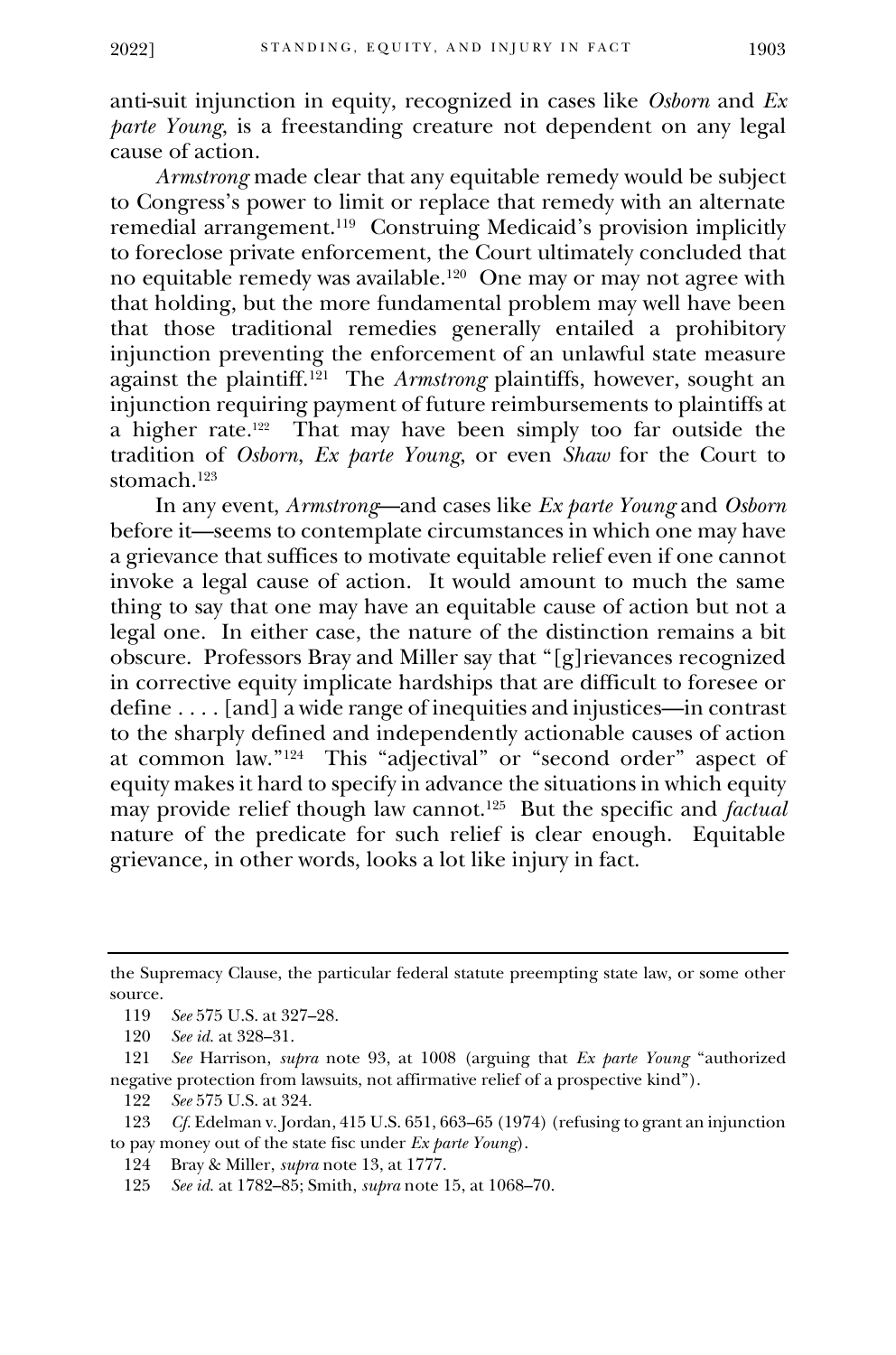## *C. An Equitable Grounding for Injury in Fact*

Understanding a grievance in equity as roughly comparable to standing's injury in fact may help illumine the central issue in academic debates about standing, that is, whether the Supreme Court's injury-in-fact jurisprudence can be justified. Three aspects of the equitable grievance confirm its close relationship to factual injury. First, the circumstances motivating the chancellor to act—"hardships," "inequities," and "injustices," as Professors Bray and Miller recount<sup>126</sup>—derive their force from factual circumstances. Relatedly, equitable remedies typically require "harm" or "injury,"<sup>127</sup> whether or not that harm need always be irreparable. And more generally, equity has been described since Aristotle as a "correction of law where it is defective owing to its universality."<sup>128</sup> As Alexander Hamilton put it more recently, "[t]he great and primary use of a court of equity is to give relief *in extraordinary cases,* which are *exceptions* to general rules."<sup>129</sup> Equity's corrective, second-order function would thus seem to depend on the sort of concrete factual settings that the injury-in-fact requirement is designed to ensure.

My hypothesis is that if equitable grievances have more to do with factual injury than with the existence of a legal cause of action, then the injury-in-fact requirement may make particular sense in equity. *Data Processing* articulated its injury-in-fact requirement, after all, in a suit under the general judicial review provision of the Administrative Procedure Act, which extends judicial review not only to those "suffering legal wrong" but also to those "adversely affected or

<sup>126</sup> Bray & Miller, *supra* note 13, at 1777.

<sup>127</sup> *See* Anthony DiSarro, *A Farewell to Harms: Against Presuming Irreparable Injury in Constitutional Litigation*, 35 HARV. J.L. & PUB. POL'Y 743, 745 (2012) ("The history of the injunctive remedy in this country and in England . . . reflects a consistent and unyielding view that irreparable injury is an essential element of proof."); *see also* Bonaparte v. Camden & A.R. Co., 3 F. Cas. 821, 827 (C.C.D.N.J. 1830) (No. 1,617) (observing that "the strong arm of equity . . . never ought to be extended unless to cases of great injury"); 1 C.L. BATES, FEDERAL EQUITY PROCEDURE 148 (1901) (stating that a bill in equity "must show by whom and in what manner the plaintiffs have been injured"); JOSEPH STORY, COMMENTARIES ON EQUITY PLEADINGS 9 (John M. Gould ed., 10th ed. 1892) (stating that a bill in equity "may . . . either complain of some injury" or "complain of a threatened wrong or impending mischief"). Although the necessity that injury be "irreparable" has been challenged, *see* DOUGLAS LAYCOCK, THE DEATH OF THE IRREPARABLE INJURY RULE 4–5 (1991), I do not understand that challenge to deny the need for an injury itself.

<sup>128</sup> Bray, *supra* note 3, at 32 (quoting ARISTOTLE, NICOMACHEAN ETHICS bk. V, ch. 10, at 1795–96 (J. Barnes ed., W.D. Ross trans., 1984) (c. 384 B.C.E.)), *see also* Smith, *supra* note [15,](#page-3-0) at 1067–71.

<sup>129</sup> THE FEDERALIST NO. 83, at 505 (Alexander Hamilton) (Clinton Rossiter ed., 1961).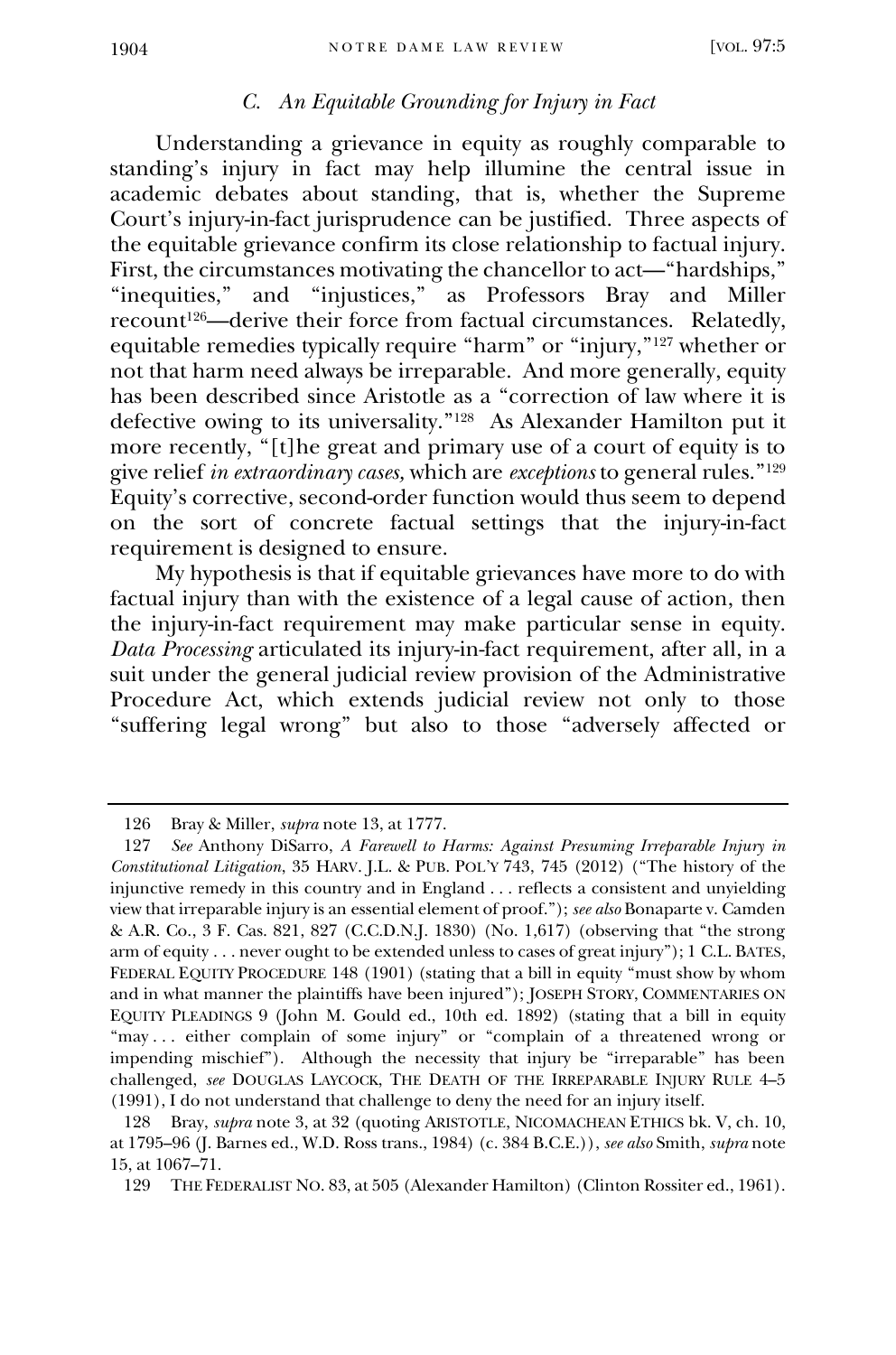*aggrieved* by agency action."<sup>130</sup> To be sure, equitable grievances are not *only* factual; they have to be the sort of factual injuries that equity courts see as warranting equitable relief.<sup>131</sup> But that is also true of injury in fact, which must be not only factual but "judicially cognizable" injury.<sup>132</sup> The important point is that while an injury will often "count" in equity because it arises from an unlawful act, standing does not seem to depend on the existence of a private right in the plaintiff to bring a lawsuit.<sup>133</sup> Consider again the equitable remedy acknowledged in *Armstrong*: in cases where a government official has or is about to enforce an unconstitutional law against the plaintiff, a court may issue equitable relief to prevent or remedy that factual wrong—even if there is no private legal right of action to enforce the federal law that renders the official's action unlawful.<sup>134</sup> Nor does equity seem always to require a *legal* injury; in cases of opportunism, for example, equity may provide a remedy even in the absence of a legal breach.<sup>135</sup>

The factual reality or threat of unlawful action against *this* plaintiff has generally been a necessary component of their entitlement to the injunctive remedy. If Article III standing seeks to track traditional practice, then equity's expectation of a factual injury—a grievance—is part of the tradition shaping the contours of an Article III case. And proposals to reduce Article III's basic requirement to whether or not the plaintiff has a legal cause of action must reckon with whether that framework would be coherent in actions focused on equitable relief. How, for instance, would a requirement that a plaintiff show a cause of

<sup>130</sup> 5 U.S.C. § 702 (2018) (emphasis added).

<sup>131</sup> *See* Bray & Miller, *supra* note 13, at 1782 (equitable grievances exist "in relation to law").

<sup>132</sup> Schlesinger v. Reservists Comm. to Stop the War, 418 U.S. 208, 227 n.16 (1974); *see also* Stern, *supra* note 29, at 1184 (arguing that "a grave conceptual difficulty exists in taking the injury for standing to be injury 'in fact' apart from an assessment of the legal quality of that injury").

<sup>133</sup> If modern standing requirements resemble equitable practice more than the traditional legal-injury test, derived from the common law forms of action, that might be because equitable procedures have tended to dominate after the merger in the Federal Rules of Civil Procedure. *See, e.g.*, Subrin, *supra* note 7; Laycock, *supra* note 7, at 64 ("With the notable exception of jury trial, our procedural rules are mostly derived from equity."). I have not attempted to establish any *causal* influence of equitable procedure on *Data Processing* or the injury-in-fact test; my more limited claim is that injury in fact fits well with an age of public law litigation dominated by requests for equitable relief.

<sup>134</sup> This does suggest that it would be a mistake for the Court to extend *Armstrong*'s holding that Congress had impliedly excluded equitable relief under the relevant provisions of the Medicaid statute to a holding that failure to provide a private right of action *in itself* impliedly forecloses equitable remedies.

<sup>135</sup> *See* Smith, *supra* not[e 15,](#page-3-0) at 1076.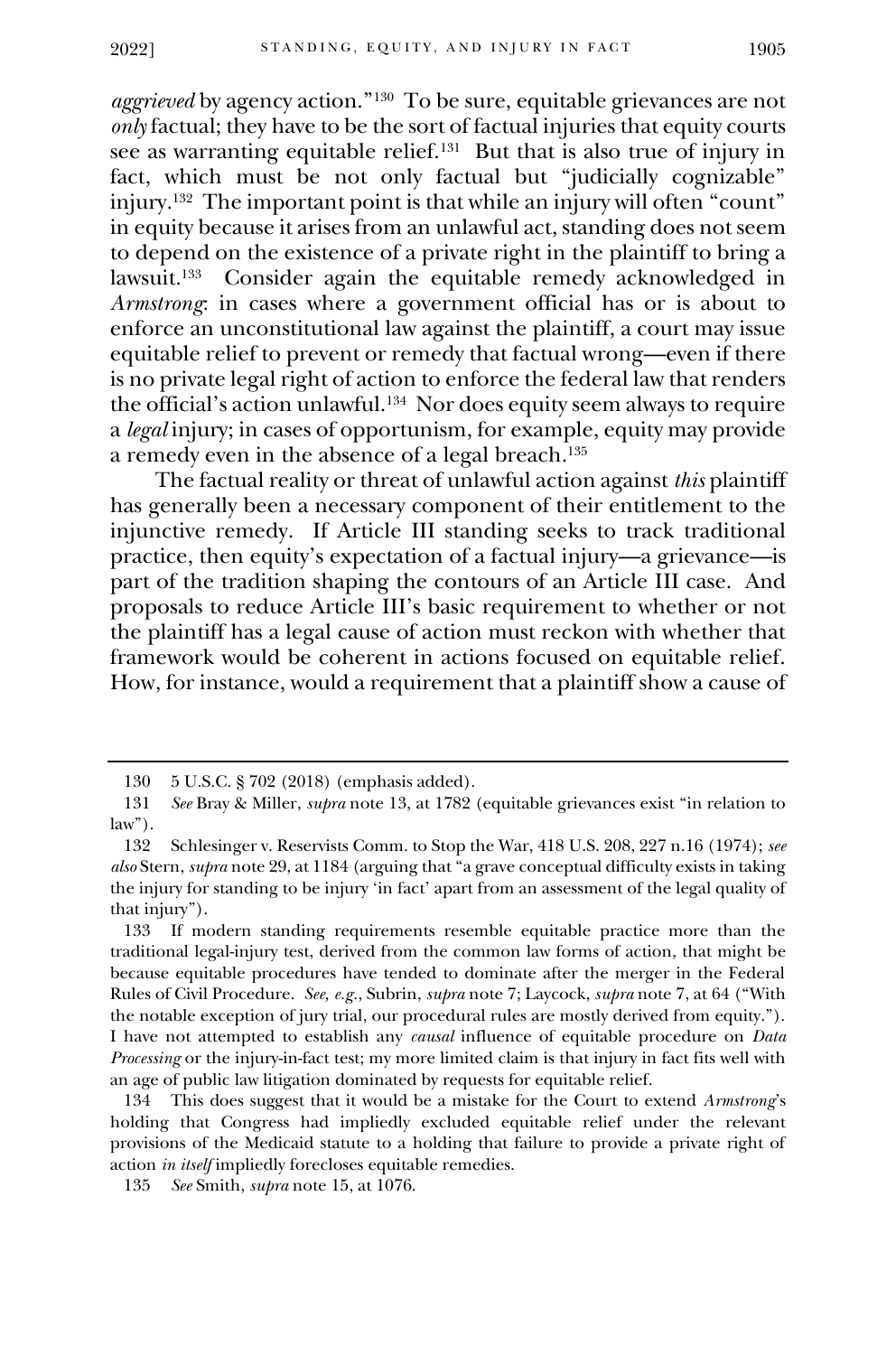action apply to a case like *Armstrong*, where the claim is grounded in equitable principles?

It might make sense to ignore equity's orientation toward factual rather than legal injury if equitable claims made up only a small minority of the cases in which standing is at issue. But the striking fact is that equitable claims compose the overwhelming majority of such cases, at least in the last half century. A review of all Supreme Court decisions discussing standing between 1965 and 1995—the key period for the development of the Court's injury-in-fact jurisprudence reveals that in the *overwhelming* majority of cases, the remedies sought were equitable in nature.<sup>136</sup> And the familiar landmarks of standing doctrine—*Data Processing*, *Warth v. Seldin*, *Allen v. Wright*, *Lujan v. Defenders of Wildlife*—all involved equitable relief.<sup>137</sup> Richard Fallon thus observed in 2006 that "[s]tanding issues almost never arise in suits for damages."<sup>138</sup>

More recently, some prominent standing cases like *Spokeo, Inc. v. Robins*, <sup>139</sup> *TransUnion LLC v. Ramirez*, <sup>140</sup> and *Uzuegbunam v. Preczewski*<sup>141</sup> have involved claims for damages relief. Decisions like *Spokeo* and *TransUnion* may herald a new category of cases in which Congress seeks to regulate certain kinds of *private* conduct through private-attorneygeneral suits for statutory damages. But most standing cases seem

136 My research assistants reviewed every U.S. Supreme Court decision on standing between 1965 and 1995 to determine the sort of relief sought. *See* Memorandum from Sydney Engle, John Macy & Rebekah Strotman to Author (Jan. 10, 2022) (on file with author); *see also* Hessick, *supra* not[e 55](#page-8-0), at 296 ("Under Chief Justice Burger, the Court again began to restrict standing in response to courts' growing use of injunctions to regulate state and federal governments."). Many, if not most, cases seeking injunctive relief also sought a declaratory judgment. Interestingly, a significant proportion of those standing cases that did involve damages claims were shareholder derivative actions, which the Court has described as "historically an equitable matter." Ross v. Bernhard, 396 U.S. 531, 538 (1970).

137 One of the plaintiffs in *Warth*—an organization of homebuilders challenging exclusionary zoning laws—did allege damages claims (which proved fatal to its claim for organizational standing). *See* Warth v. Seldin, 422 U.S. 490, 515 (1975). But all the other individual plaintiffs and organizations sought injunctive relief. *See* Ass'n. of Data Processing Serv. Orgs., Inc. v. Camp, 397 U.S. 150, 151 (1970); Allen v. Wright, 468 U.S. 737, 746–47 (1984); Lujan v. Defs. of Wildlife, 504 U.S. 555, 569 (1992).

138 Fallon, *supra* note 8, at 650.

139 578 U.S. 330 (2016) (considering whether Congress could confer a right to sue for statutory damages under the Fair Credit Reporting Act on persons about whom the defendant had posted incorrect information in a credit report).

140 141 S. Ct. 2190, 2208 (2021) (considering standing of members in a class action seeking damages under the Fair Credit Reporting Act).

141 141 S. Ct. 792 (2021) (considering whether a claim to nominal damages could support a plaintiff's continuing standing to litigate a challenge to a government policy after that policy was abandoned).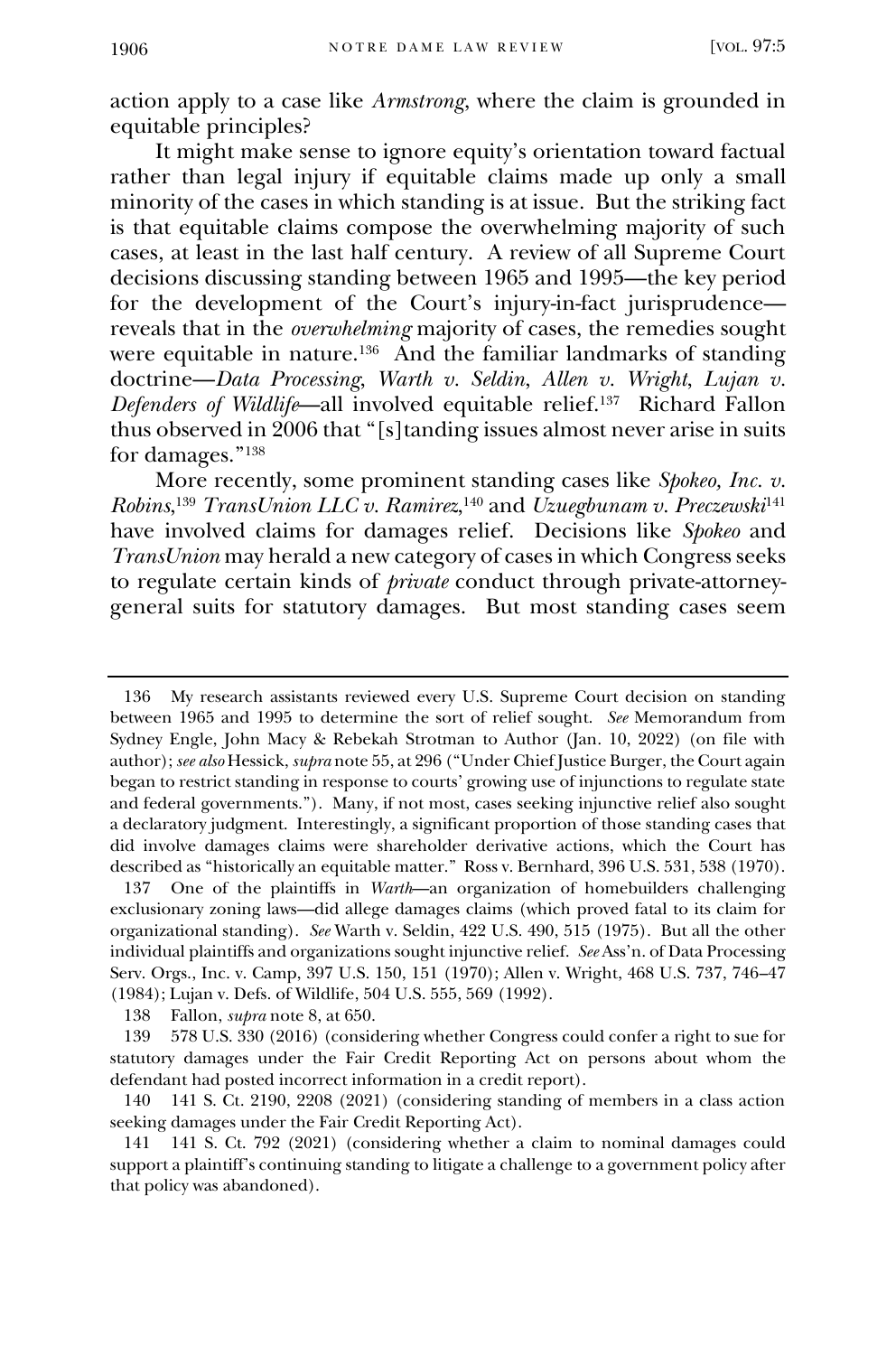likely to remain focused on injunctive relief.<sup>142</sup> Standing typically has to be litigated where the plaintiff's interest is diffuse, or where they seek to challenge action happening in the future, and in these cases injunctive and declaratory relief are likely to be more plausible than damages awards. Moreover, most standing litigation takes place in suits challenging government action, where sovereign immunity doctrines are likely to press plaintiffs toward equitable rather than legal remedies.<sup>143</sup>

The predominance of equitable relief is not limited to cases in which standing is contested but applies to public law litigation generally. Abram Chayes' seminal discussion of the public law model of adjudication, for example, stressed "the increasing importance of equitable relief."<sup>144</sup> Doug Laycock points out that administrative litigation, designed to "provide centralized adjudication that bypasses the ordinary courts" (with their juries), "looks a lot like the chancellor's procedure."<sup>145</sup> And again, so many of the great landmarks of public law litigation—*Brown v. Board of Education*, <sup>146</sup> *Roe v. Wade*, 147 *United States v. Virginia*,<sup>148</sup> *District of Columbia v. Heller*,<sup>149</sup> *Obergefell v. Hodges*150—involved claims for injunctive relief. This is unsurprising, given that only equity can provide the far-reaching relief necessary to restructure many discriminatory practices or practices that impinge on basic civil rights.<sup>151</sup>

What *is* surprising is that, given the pervasiveness of equity in public law litigation generally and in standing cases in particular, current debates about standing have so little to say about how the

<sup>142</sup> *Uzuegbunam*, for example, featured a (nominal) damages claim only because the original injunctive claim had become moot. *See id.* at 797.

<sup>143</sup> *See, e.g.*, *Ex parte* Young, 209 U.S. 123 (1908) (holding that state sovereign immunity does not bar an action against a state officer for injunctive relief); United States v. Lee, 106 U.S. 196 (1882) (holding that federal sovereign immunity did not bar a suit against a federal officer for prospective relief); Laycock, *supra* note 7, at 63 (citing "immunity rules" as "[t]he most obvious restrictions on damages"). Professor Laycock also reports what he views to be "a widespread practice among civil liberties litigators" of avoiding damages claims. *Id.* at 63–64.

<sup>144</sup> Chayes, *supra* note 39, at 1292*; see also* OWEN M. FISS,THE CIVIL RIGHTS INJUNCTION 1–6 (1978) (beginning his account of modern civil rights litigation by rejecting the subordinate status of injunctive relief).

<sup>145</sup> Laycock, *supra* note 7, at 67.

<sup>146</sup> 347 U.S. 483 (1954).

<sup>147</sup> 410 U.S. 113 (1973).

<sup>148</sup> 518 U.S. 515 (1996).

<sup>149</sup> 554 U.S. 570 (2008).

<sup>150</sup> 576 U.S. 644 (2015).

<sup>151</sup> *See* Laycock, *supra* note 7, at 57 (observing that "[i]njunctions are routine in all civil rights and constitutional litigation" as well as "all environmental litigation").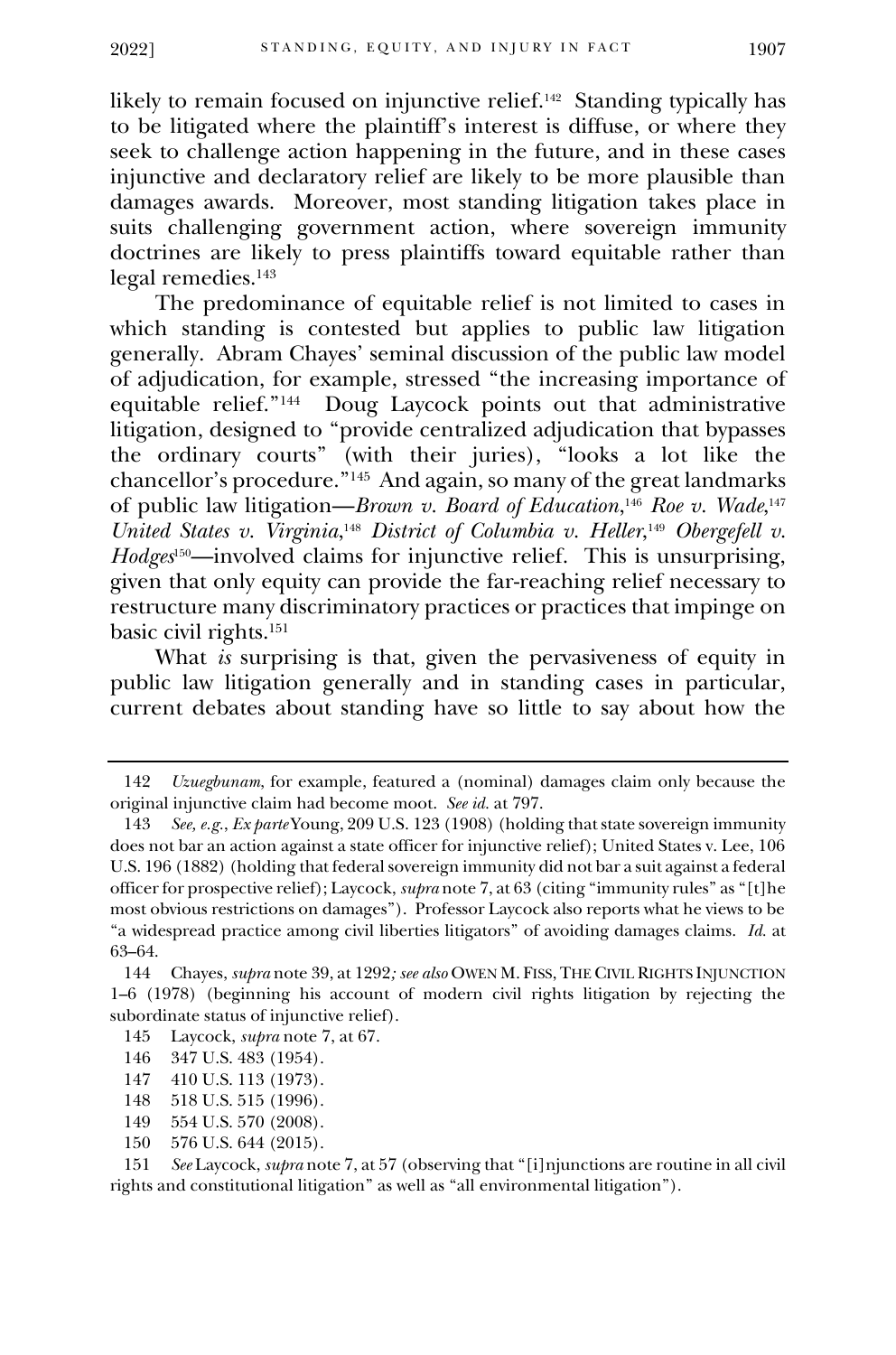distinctive traditions and practices of equity may bear on standing. And yet, if I am right that injury in fact closely resembles an equitable grievance, then our contemporary standing jurisprudence has ended up at a place that not only reflects historical means of getting into equity but also accommodates a world of public litigation in which equitable relief is the norm. Perhaps this is one more instance of the Court being wiser than the commentators. More likely, it reflects doctrine's tendency to be shaped by the context in which it is made. The injury-in-fact doctrine was crafted overwhelmingly in equity cases, and it has been shaped by the imperatives, concerns, and needs for constraint that exist in such cases.

Finally, appreciating the distinctiveness of equity has implications for those who would overhaul standing jurisprudence. Although proposed fixes vary, the most prominent proposals have entailed not so much a return to the legal-injury test as a focus on "whether Congress (or some other relevant source of law) has created a cause of action."<sup>152</sup> These proposals rest on a uniquely *legal* understanding of standing that may not be so well-adapted for equitable claims.<sup>153</sup> Critics of the Court's injury-in-fact jurisprudence would do better, I suggest, to explore the notion of an equitable grievance as an interpretive guide for what sorts of injury should count.

The Court's critics might well respond that equity's traditions prove only that an injury in fact should be a sufficient condition for standing—not a *necessary* one. On this view, Congress should be able to overcome any objection to a plaintiff's standing simply by conferring on that plaintiff a legal cause of action, whether or not that plaintiff has an injury in fact.<sup>154</sup> Given that the contemporary debate has nearly always focused on the legitimacy of broad statutory "citizens' suit[]" provisions enabling suit in the absence of conventional injuries,<sup>155</sup> this conclusion would render any insights gained from traditional equity practice largely beside the point. This way of thinking about the problem raises several difficulties, however.

First, the Supreme Court's decision in *City of Los Angeles v. Lyons*<sup>156</sup> has been understood to hold that "a plaintiff must demonstrate

<sup>152</sup> Sunstein, *supra* note 12, at 222; *see also* Lee A. Albert, *Standing to Challenge Administrative Action: An Inadequate Surrogate for Claim for Relief*, 83 YALE L.J. 425 (1974). Others would require *both* a legal injury and a cause of action. *See* Sierra v. City of Hallandale Beach, 996 F.3d 1110, 1122 (11th Cir. 2021) (Newsom, J., concurring).

<sup>153</sup> Bray & Miller, *supra* note 13, at 1799 ("[T]o insist on an equitable cause of action is to work a fundamental change in how a plaintiff gets into equity.").

<sup>154</sup> *See* Sunstein, *supra* not[e 52,](#page-8-1) at 18–19.

<sup>155</sup> *See id.* at 11–13; *see also supra* text accompanying notes 46–51.

<sup>156</sup> 461 U.S. 95 (1983).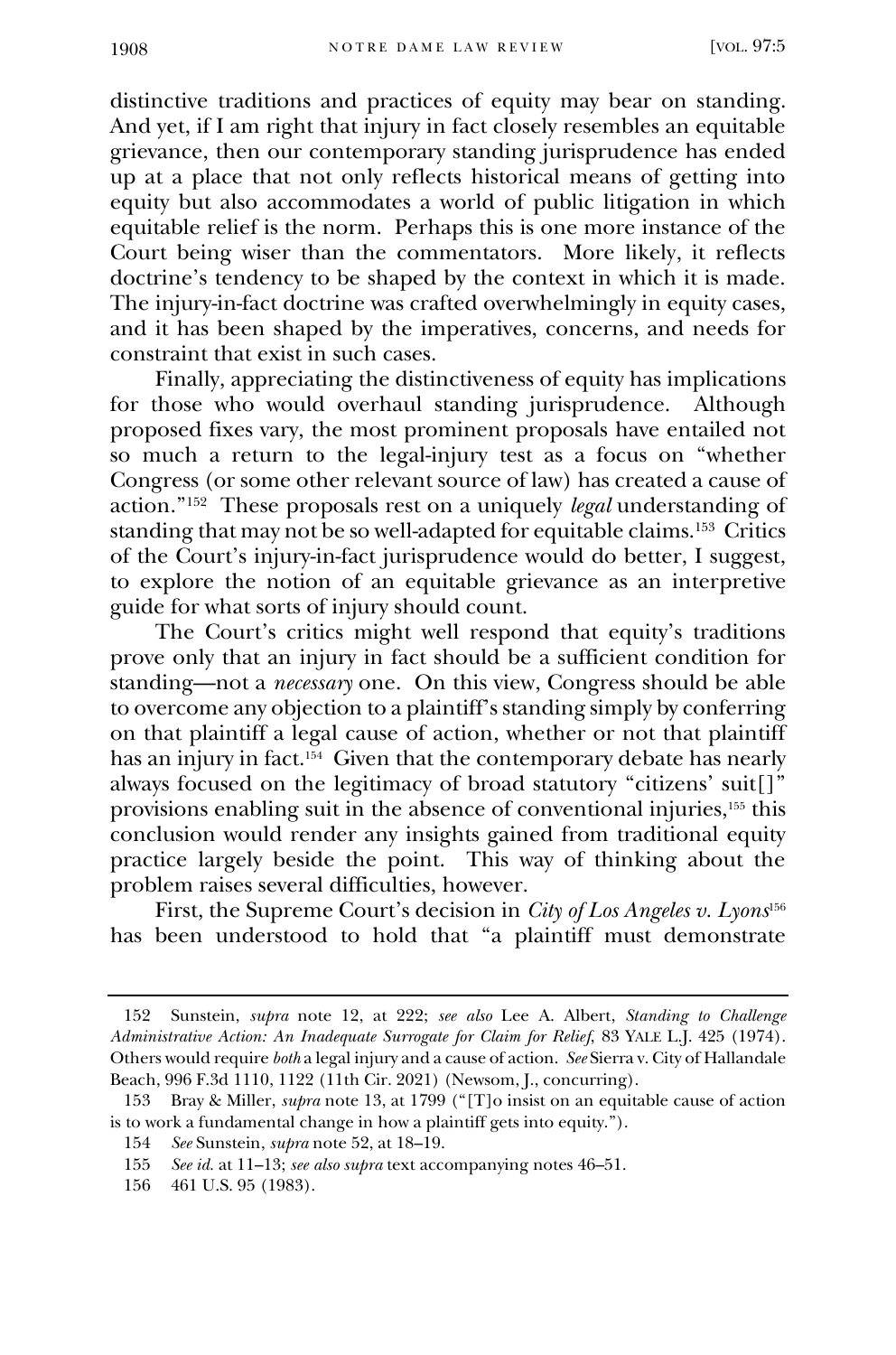standing separately for each form of relief sought."<sup>157</sup> I have my doubts about the *Lyons* rule, both as an interpretation of Article III and as a reading of what actually happened in that case.<sup>158</sup> But if *Lyons* holds, then many public law plaintiffs might lack standing to seek equitable relief even if we assume that a legal cause of action suffices to confer standing to seek equitable relief.<sup>159</sup>

Second, even if one does not accept the *Lyons* rule, it may be appropriate to read most federal statutes providing for damages against the background of traditional requirements for such relief.<sup>160</sup> Such statutes should not, in other words, ordinarily be construed to confer a private right of action to seek equitable relief on persons lacking an equitable—that is, factual—grievance.

Finally, and most fundamentally, the general requirement of factual injury for equitable relief ought to change the discussion about the content of Article III's limitation on appropriate parties. Generally speaking, the Court's critics have not challenged the Court's vision of Article III as limited to "cases and controversies of the sort traditionally amenable to, and resolved by, the judicial process."<sup>161</sup> They have simply insisted that injury in fact has no basis in that tradition and that the relevant history is the old legal-injury rule. Acknowledging equity's tradition of factual injury, however, would require critics to explain why the tradition *at law* should be controlling. Any such explanation faces an uphill climb, given the prevalence of equitable relief in modern standing cases, the extent to which signature aspects of modern public law draw on equitable roots, and the general "triumph

<sup>157</sup> Friends of the Earth, Inc. v. Laidlaw Env't Servs. (TOC), Inc., 528 U.S. 167, 185 (2000) (citing *Lyons* for this proposition). No such statement occurs in *Lyons* itself.

<sup>158</sup> On the latter point, it is surely crucial that Mr. Lyons had agreed to *sever* his damages claim from his claim for injunctive relief so as to permit the City to appeal the district court's injunction while the damages action remained pending in the trial court. *See* 461 U.S. at 105 n.6; *see also* Graudins v. Retro Fitness, LLC, 921 F. Supp. 2d 456, 468 (E.D. Pa. 2013) ("Severance pursuant to Rule 21 essentially creates a separate case, the disposition of which is final and appealable.")

<sup>159</sup> One might also, of course, dispute the claim that a cause of action necessarily *does* suffice to create standing even for legal actions. *See, e.g.*, Woolhandler & Nelson, *supra* note [24,](#page-4-0) at 691.

<sup>160</sup> *See, e.g.*, Liu v. SEC, 140 S. Ct. 1936, 1942 (2020) (quoting Mertens v. Hewitt Assocs., 508 U.S. 248, 256 (1993)) ("In interpreting statutes . . . that provide for 'equitable relief,' this Court analyzes whether a particular remedy falls into 'those categories of relief that were *typically* available in equity.'"); Holmberg v. Armbrecht, 327 U.S. 392, 395 (1946) ("When Congress leaves to the federal courts the formulation of remedial details, it can hardly expect them to break with historic principles of equity in the enforcement of federally-created equitable rights.").

<sup>161</sup> Vt. Agency of Nat. Res. v. United States *ex rel.* Stevens, 529 U.S. 765, 774 (2000) ) (quoting Steel Co. v. Citizens for a Better Env't, 523 U.S. 83, 102 (1998)).